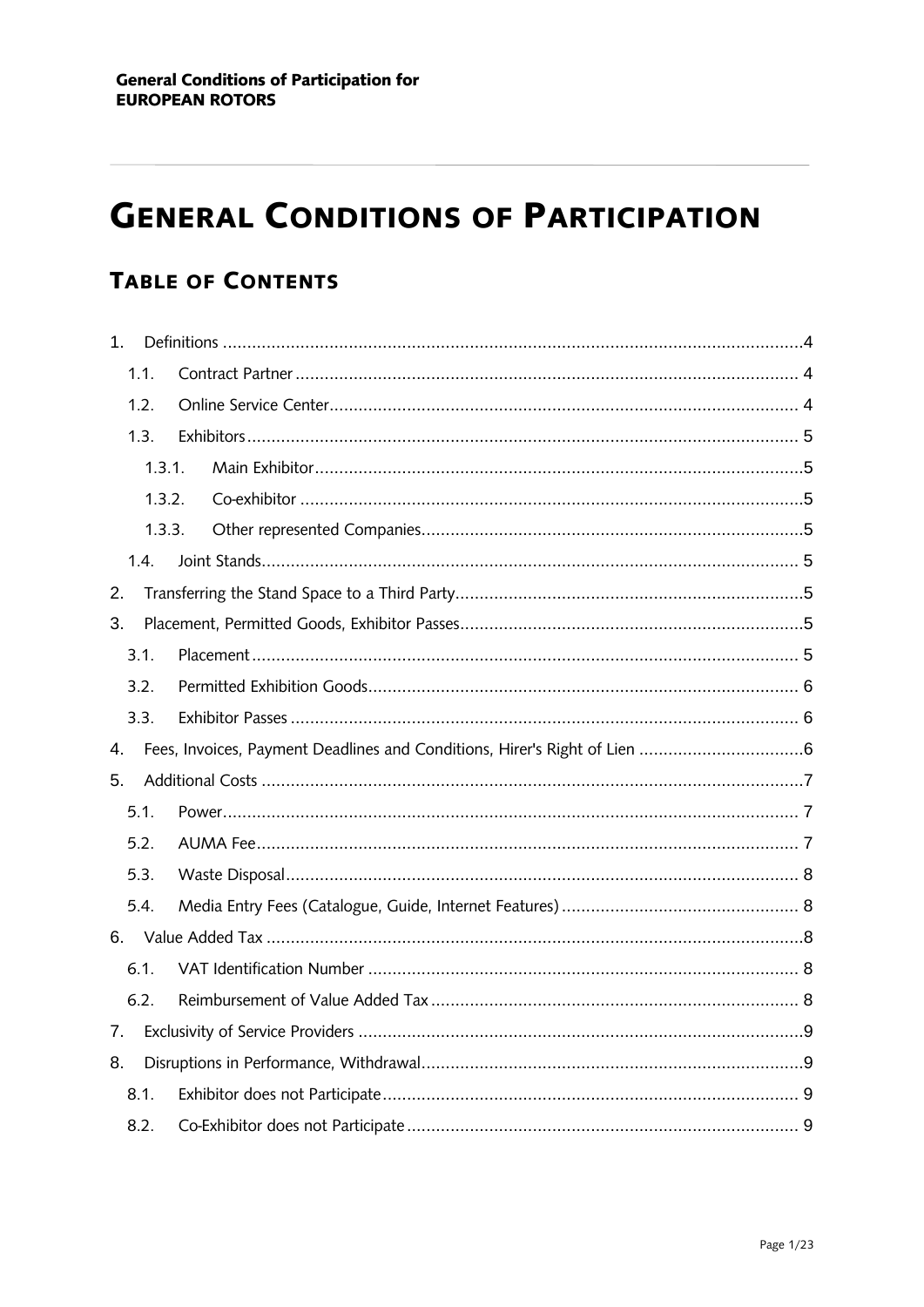|    | 8.3.    |  |                                                                                            |  |
|----|---------|--|--------------------------------------------------------------------------------------------|--|
|    | 8.4.    |  |                                                                                            |  |
|    | 8.4.1.  |  |                                                                                            |  |
|    | 8.4.2.  |  |                                                                                            |  |
|    | 8.4.3.  |  | Violation of the Special Conditions of Participation, General Conditions of Participation, |  |
|    | 8.4.4.  |  |                                                                                            |  |
|    | 8.4.5.  |  |                                                                                            |  |
|    | 8.5.    |  | Cancellation, Postponement/Relocation and Change in the Length of the Event11              |  |
|    | 8.5.1.  |  |                                                                                            |  |
|    | 8.5.2.  |  |                                                                                            |  |
| 9. |         |  |                                                                                            |  |
|    | 9.1.    |  |                                                                                            |  |
|    | 9.2.    |  |                                                                                            |  |
|    | 9.3.    |  |                                                                                            |  |
|    | 9.4.    |  |                                                                                            |  |
|    |         |  |                                                                                            |  |
|    | 10.1.   |  |                                                                                            |  |
|    | 10.1.1. |  |                                                                                            |  |
|    | 10.1.2. |  |                                                                                            |  |
|    | 10.1.3. |  |                                                                                            |  |
|    | 10.1.4. |  |                                                                                            |  |
|    | 10.2.   |  |                                                                                            |  |
|    | 10.3.   |  |                                                                                            |  |
|    | 10.4.   |  |                                                                                            |  |
|    | 10.5.   |  |                                                                                            |  |
|    |         |  |                                                                                            |  |
|    |         |  |                                                                                            |  |
|    |         |  |                                                                                            |  |
|    |         |  |                                                                                            |  |
|    |         |  |                                                                                            |  |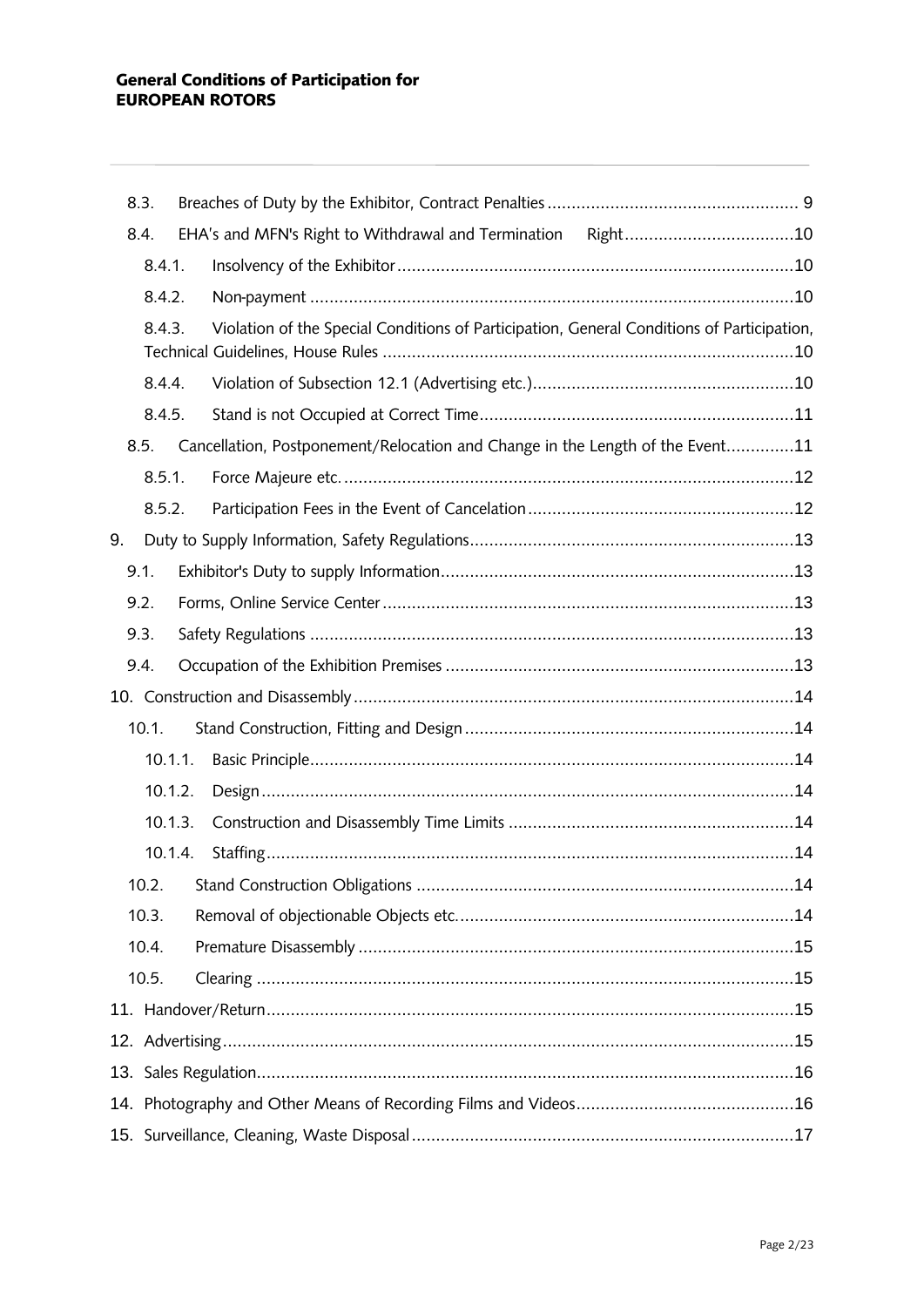| 15.1. |                                                                                            |  |
|-------|--------------------------------------------------------------------------------------------|--|
| 15.2. |                                                                                            |  |
| 15.3. |                                                                                            |  |
| 15.4. |                                                                                            |  |
| 15.5. |                                                                                            |  |
|       |                                                                                            |  |
|       |                                                                                            |  |
| 17.1. |                                                                                            |  |
| 17.2. |                                                                                            |  |
| 17.3. | GEMA [Society for musical performing and mechanical reproduction rights]19                 |  |
| 17.4. |                                                                                            |  |
|       |                                                                                            |  |
|       |                                                                                            |  |
|       |                                                                                            |  |
|       |                                                                                            |  |
|       |                                                                                            |  |
|       |                                                                                            |  |
|       |                                                                                            |  |
|       |                                                                                            |  |
| 25.1. |                                                                                            |  |
| 25.2. | Limitation of Liability in the Event of Violation of essential contractual Obligations. 21 |  |
| 25.3. |                                                                                            |  |
| 25.4. |                                                                                            |  |
|       |                                                                                            |  |
|       |                                                                                            |  |
|       |                                                                                            |  |
|       |                                                                                            |  |
|       |                                                                                            |  |

Version: July 2018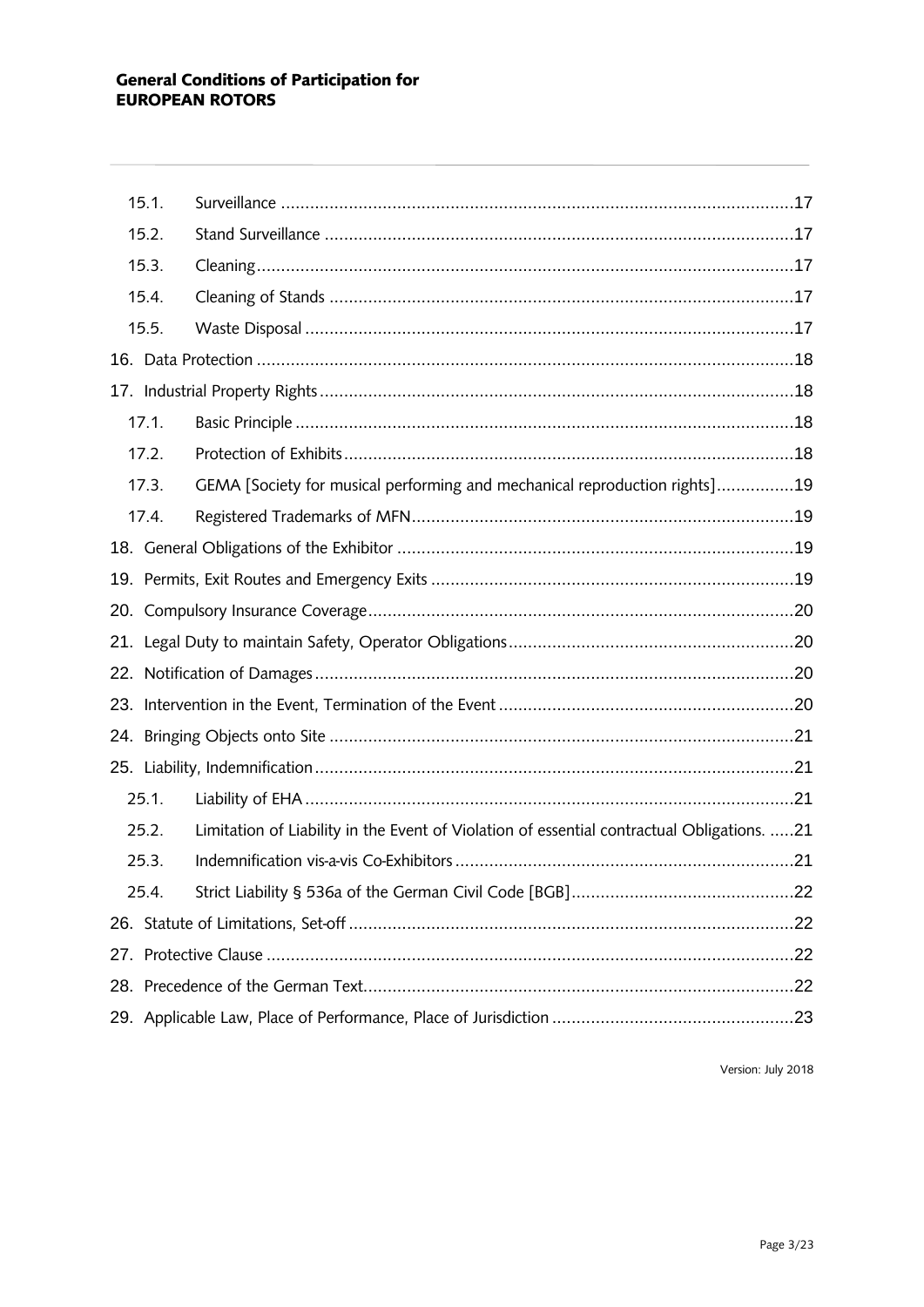<span id="page-3-0"></span>These conditions govern participation on EUROPEAN ROTORS held by the European Helicopter Association.

# 1. DEFINITIONS

### <span id="page-3-1"></span>11 CONTRACT PARTNER

Contract partner: European Helicopter Association (EHA) Altenbergerstr. 23 50668 Cologne **Germany** Phone: +49 (0) 221 290 829 08 www.eha-heli.eu

- European Helicopter Association shall hereafter be referred to as "EHA"-

Project management: Messe Friedrichshafen GmbH Postfach 2080, 88010 Friedrichshafen Neue Messe 1, 88046 Friedrichshafen Germany Phone: +49 (0) 75 41/7 08-0 Fax: +49 (0) 75 41/7 08-1 10 E-Mail: team@europeanrotors.eu europeanrotors.eu

- Messe Friedrichshafen GmbH shall hereafter be referred to as "MFN"-

Messe Friedrichshafen GmbH acts in the name and account on European Helicopter Association (EHA).

<span id="page-3-2"></span>Koelnmesse Ausstellungen GmbH shall hereafter be referred to as "KMA".

### 1.2. ONLINE SERVICE CENTER

Exhibitors receive an access code for the MFN Online Service Center (hereafter referred to as "OSC") upon registering for a stand. Media features as well as technical and organizational orders must be executed via the OSC and by utilizing the appropriate forms.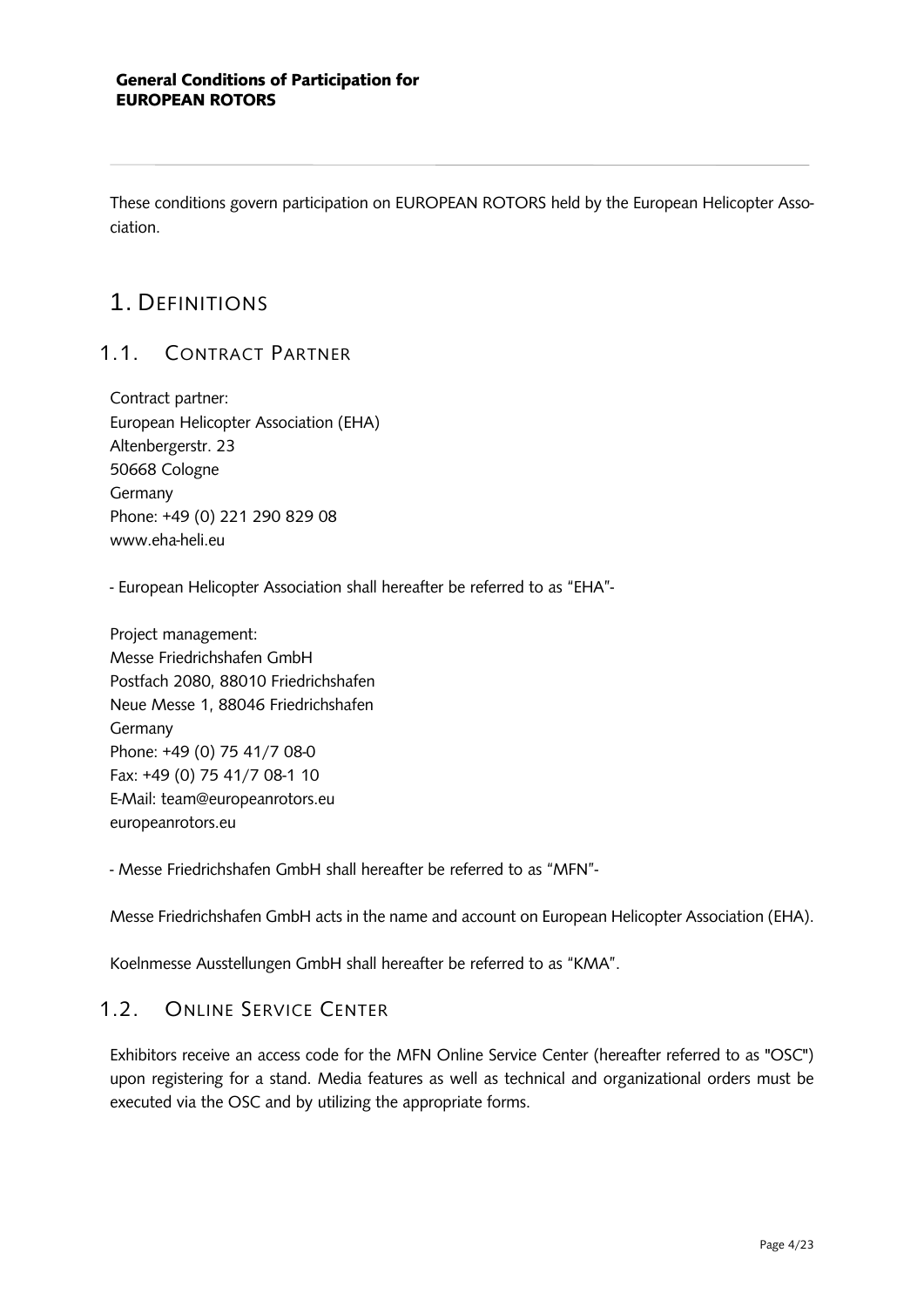### <span id="page-4-0"></span>1.3. EXHIBITORS

Those participating in trade fairs and exhibitions are called main exhibitors and co-exhibitors. When reference is made to all types of participants, then they shall be referred to hereafter as "exhibitor(s)".

#### 1.3.1. MAIN EXHIBITOR

<span id="page-4-1"></span>The main exhibitor is the participant that rents the trade fair stand and presents their offer with their own staff on it.

#### 1.3.2. CO-EXHIBITOR

<span id="page-4-2"></span>The co-exhibitor is the participant that presents their offer using their staff on the stand of a main exhibitor. This definition includes the group's subsidiaries and affiliates of the main exhibitor. Registration of co-exhibitors is subject to approval and charges. To register as a co-exhibitor, a separate coexhibitor registration is required. This must be signed by the main exhibitor as a legally binding document and must bear the name and full address of the contact from the co-exhibitor.

Following the registration of the main exhibitor, a contract cannot be concluded between the co-exhibitors which the main exhibitor has registered and EHA.

#### 1.3.3. OTHER REPRESENTED COMPANIES

<span id="page-4-3"></span>Other represented companies (ORC) must be registered by the main exhibitor. If ORCs are represented by their own staff on the stand, they shall be classified as co-exhibitors.

### <span id="page-4-4"></span>1.4. JOINT STANDS

If several exhibitors wish to rent a stand space together, they must name a joint exhibitor who has been authorized by the group (= Group Organizer) as a contact for MFN in their registration.

### <span id="page-4-5"></span>2. TRANSFERRING THE STAND SPACE TO A THIRD PARTY

Exchanging the assigned stand space with another exhibitor or partly or fully transferring the stand space or "subletting" the stand space to third parties is not permitted unless approval for this has been given by MFN.

# <span id="page-4-6"></span>3. PLACEMENT, PERMITTED GOODS, EXHIBITOR PASSES

### <span id="page-4-7"></span>3.1. PLACEMENT

MFN endeavours to fulfil the wishes of the exhibitor in terms of the location and size of the stand, whilst taking the theme of the exhibition and the structure of the respective event into account, as well as the space available. The time at which the registration is received is not the only determining factor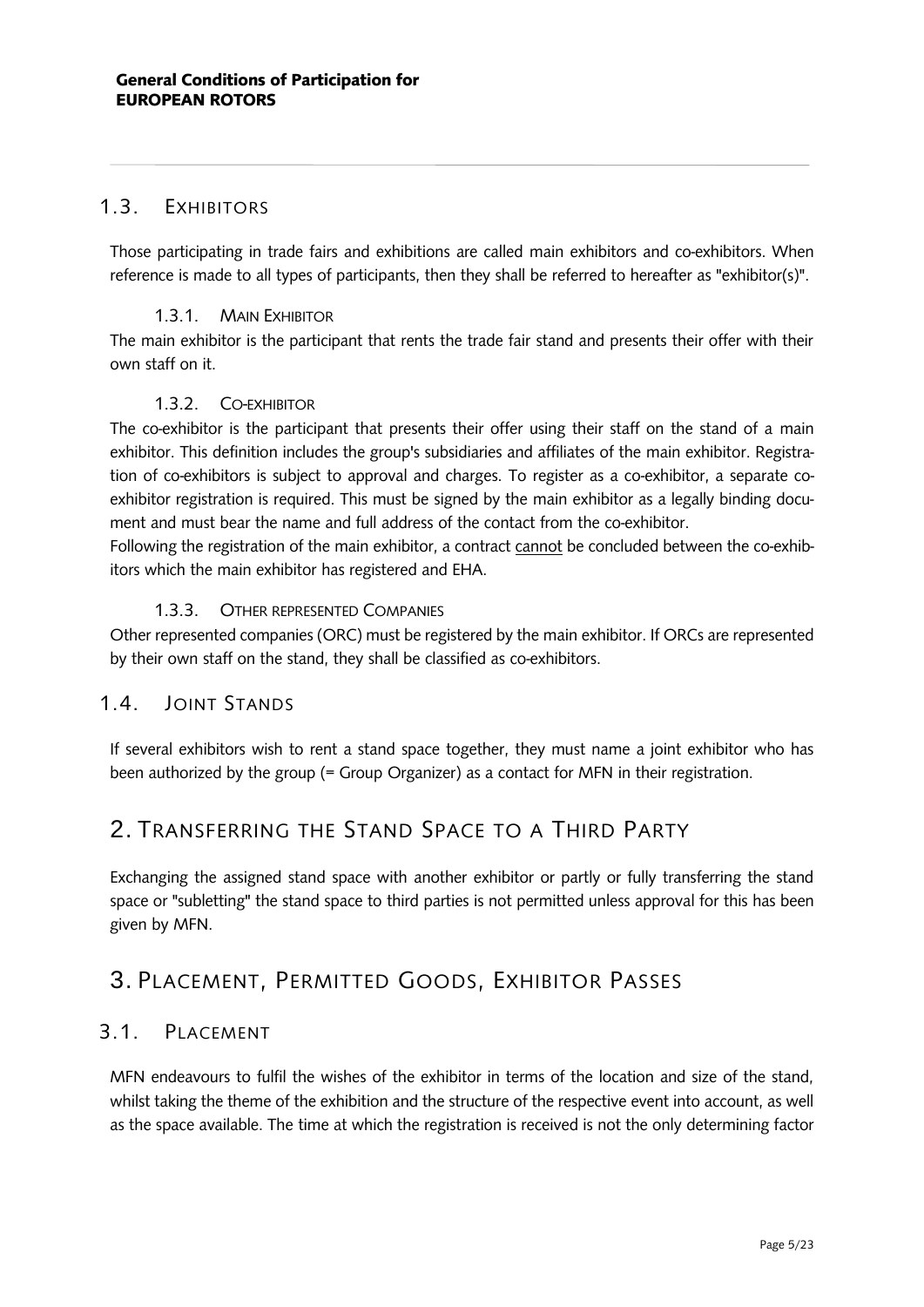in allocating placement. Deviations from the registration data due to planning reasons must be taken into account.

If special circumstances require it, particularly in the interests of safety, MFN may allocate the exhibitor another space even after having confirmed the stand. The size and dimensions of the reserved space can be changed and the position and layout of entrances, exits and passages may be changed and structural modifications may be undertaken.

### <span id="page-5-0"></span>3.2. PERMITTED EXHIBITION GOODS

Companies may exhibit their exhibition goods which are appropriate for the theme of the event. The permitted goods are specified in the product classification for the event.

MFN shall issue decisions on permission for exhibitors and the registered products to be presented at the event and the placement of the exhibitor.

MFN may, for objectively justifiable reasons, exclude individual exhibitors from participating, particularly if the available space is insufficient. MFN is also entitled to limit the registered exhibition objects and alter the registered space. Permission is only valid for registered exhibition objects and the specific exhibitor who is named in the permission confirmation and the space stated in this confirmation. The exhibition of any objects, other than those which have been registered and have received permission, must be approved by MFN in writing. The exhibitor must remove objects which are not registered or permitted from the stand upon the request of MFN.

### <span id="page-5-1"></span>3.3. EXHIBITOR PASSES

Each exhibitor shall receive codes for their exhibitor passes which give them access to the exhibition center. The codes have to be redeemed in our online shop for personalization of passes. The number of codes issued is determined based on the size of the stand and they are issued following full payment of the invoice for participation in the trade fair. The number of exhibitor passes is governed by the Special Conditions of Participation. Additional codes for exhibitor passes can be ordered via the OSC at extra cost. The exhibitor passes are intended for the stand staff, must be filled out in accordance with the provisions on passes and may not be transferred to third parties. MFN reserves the right to carry out spot checks.

# <span id="page-5-2"></span>4. FEES, INVOICES, PAYMENT DEADLINES AND CONDITIONS, HIRER'S RIGHT OF LIEN

The amount and elements of the participation fee and the payment deadlines are shown in the registration documents and Special Conditions of Participation. The stand can only be occupied if the deadlines for payment which have been established in the invoice for the participation fee have been met and the fee has been paid in full.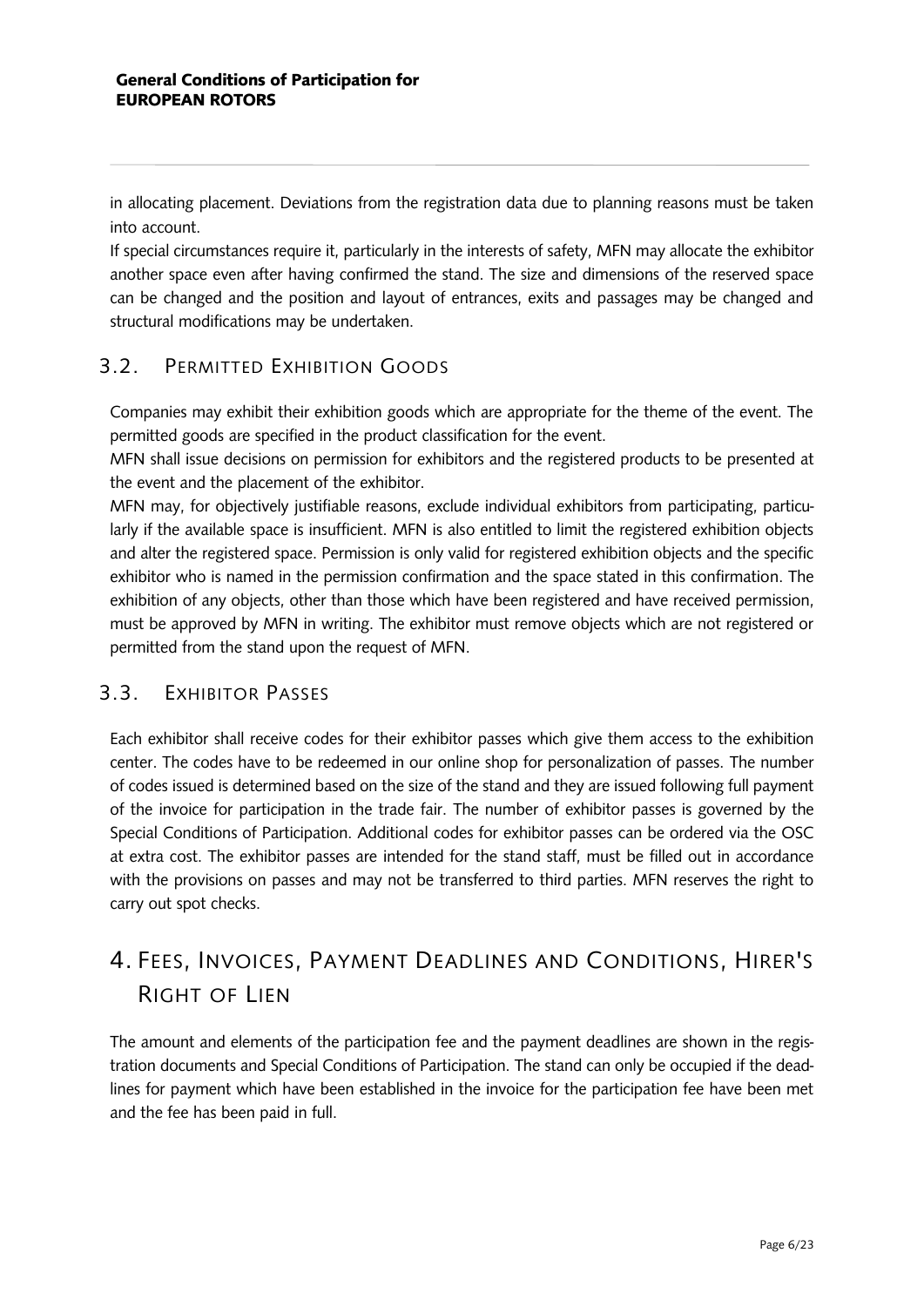MFN is entitled to send invoices in electronic format (PDF-format) to the exhibitor by e-mail instead of paper invoices. Upon request of the exhibitor, MFN will issue paper invoices to the exhibitor. There is no legal claim to the issuance of electronic invoices. MFN is not obliged to comply with all countryspecific requirements for the issuing of electronic invoices. MFN is entitled to send reminders and other request for payment to the exhibitor by e-mail.

All invoice amounts must be transferred in Euro without any deductions to an account stated in the invoice, stating the customer and invoice number. The transfer must be free of charge.

If the exhibitor delays payment, MFN is entitled to charge an overdue fine of €3 for every reminder issued. The exhibitor is entitled to demonstrate that no damage or an amount of damage which is less than that stated has been incurred to MFN as a result of the delay in payment.

In case of default of payment of the participation fee, MFN may refuse to provide the stand space until payment has been made. EHA and MFN shall not be liable to the exhibitor for any damages resulting from this, unless EHA or MFN is responsible for the late payment.

Outstanding invoices must be paid on demand from the stand staff during the trade fair, in cash or by credit card. In order to avoid paying outstanding invoices at the stand, the exhibitor may send a completed direct debit authorization to the project management prior to the event. The form for this is available by MFN.

If an exhibitor does not meet their payment obligations during the course of the event, MFN may exercise their hirer's right of lien, retain the exhibition objects and stand equipment and, after giving written notice for the relevant items, have them stored or sold at auction, or sell them privately if they have a stock market price or market price, at the expense of the exhibitor.

# <span id="page-6-0"></span>5. ADDITIONAL COSTS

Incidental expenses relating to increases and decreases in provision of services will be determined after the event, using the actual expenditure and consumption. The organizer will be invoiced or credited for these expenses if excess payment has been made.

### <span id="page-6-1"></span>5.1. POWER

The basis for calculation of power consumption is regulated in the OSC.

### <span id="page-6-2"></span>5.2. AUMA FEE

A fee is charged for the involvement of the Association of the German Trade Fair Industry (AUMA) (a Registered Association), Littenstr. 9, 10179 Berlin, Germany. MFN shall undertake the calculation and collection of the fees incurred on behalf of the AUMA. The fees shall be shown separately. The current valid rate for AUMA can be seen in the Special Conditions of Participation.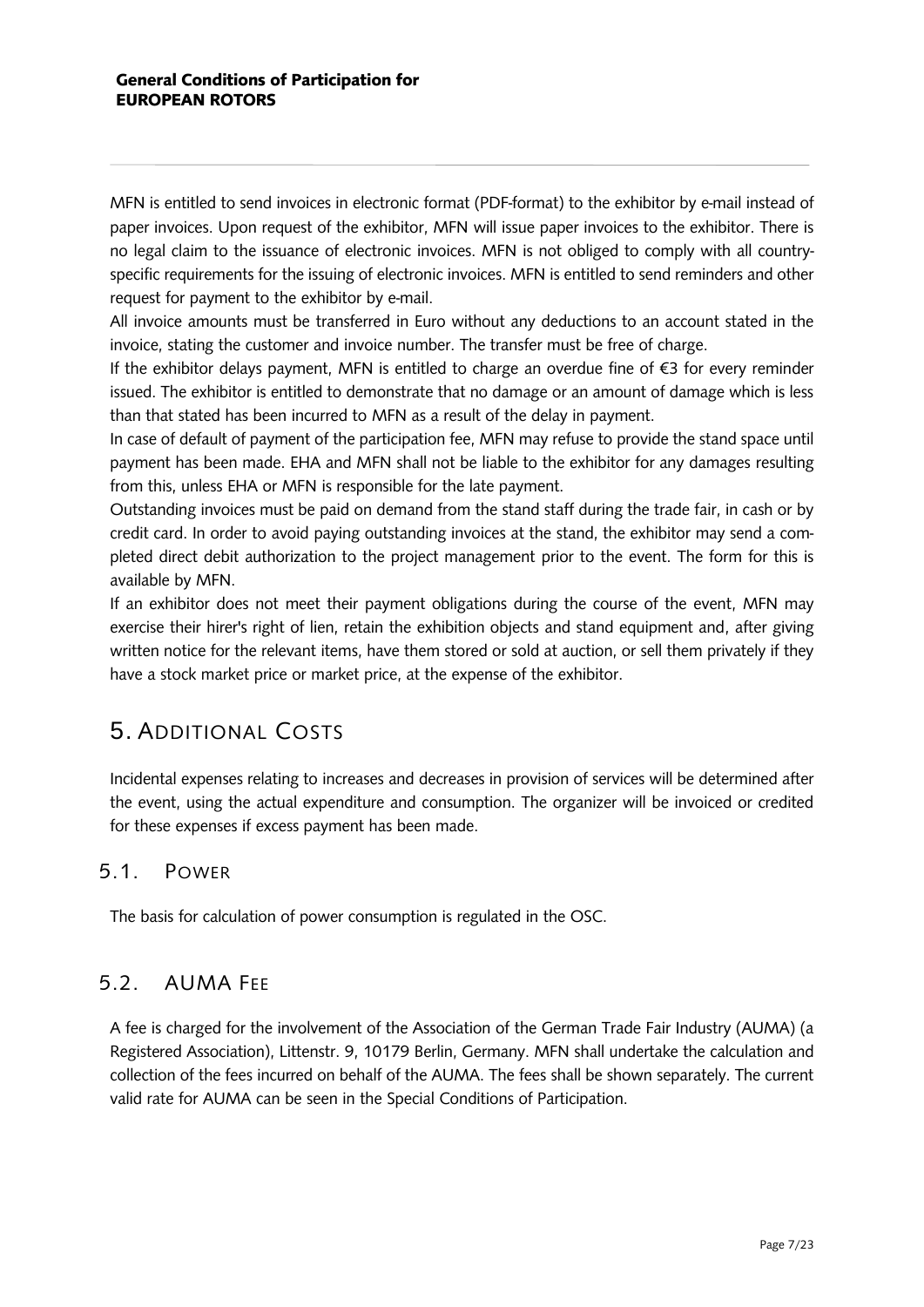### <span id="page-7-0"></span>5.3. WASTE DISPOSAL

A waste disposal flatrate shall be charged for the removal of small quantities of waste resulting from the running of the stand throughout the course of the event. This is set down in the Special Conditions of Participation for the event. The additional waste produced by constructing and disassembling the stand is to be disposed of by the exhibitor or to be reported to the project management team for disposal. The disposal of waste which is left on the exhibition centre premises is liable for costs. If required, waste disposal must be ordered via the OSC - if waste is not reported, then costs for disposal will be charged at a higher rate.

### <span id="page-7-1"></span>5.4. MEDIA ENTRY FEES (CATALOGUE, GUIDE, INTERNET FEATURES)

If a catalogue or guide (print or digital) is created for the event, all exhibitors are obliged to feature in it. The costs for a basic feature are paid with a flatrate fee which is set down in the Special Conditions of Participation.

<span id="page-7-2"></span>Media features and optional additional services which are featuring costs are executed via the OSC.

# 6. VALUE ADDED TAX

All prices listed are net prices. If statutory VAT is incurred it will be calculated additionally and stated separately on the invoice.

### <span id="page-7-3"></span>6.1. VAT IDENTIFICATION NUMBER

As a rule, MFN performs standard services for the exhibitors (event services package). The headquarters of the service recipient/exhibitor is determined to be the place of performance of these services. MFN bills foreign exhibitors which have entrepreneurial status according to the Reverse Charge Procedure, without German VAT. For exhibitors from the European Union a valid VAT identification number (VATIN) is an absolute precondition. It has to be entered on the registration form. The exhibitor is obliged to notify MFN of any change to the VAT identification number immediately in writing. For exhibitors from outside the EU, it is not necessary to state a VAT identification number. However, it must be ascertained that the exhibitor has entrepreneurial status.

### <span id="page-7-4"></span>6.2. REIMBURSEMENT OF VALUE ADDED TAX

Foreign exhibitors may be reimbursed for any value added tax they are charged for where the statutory requirements for this are in place. For more detailed information: [www.bzst.bund.de.](http://www.bzst.bund.de/) Applications are to be sent to the Federal Central Tax Office: Bundeszentralamt für Steuern, An der Küppe 1, 53225 Bonn, Germany.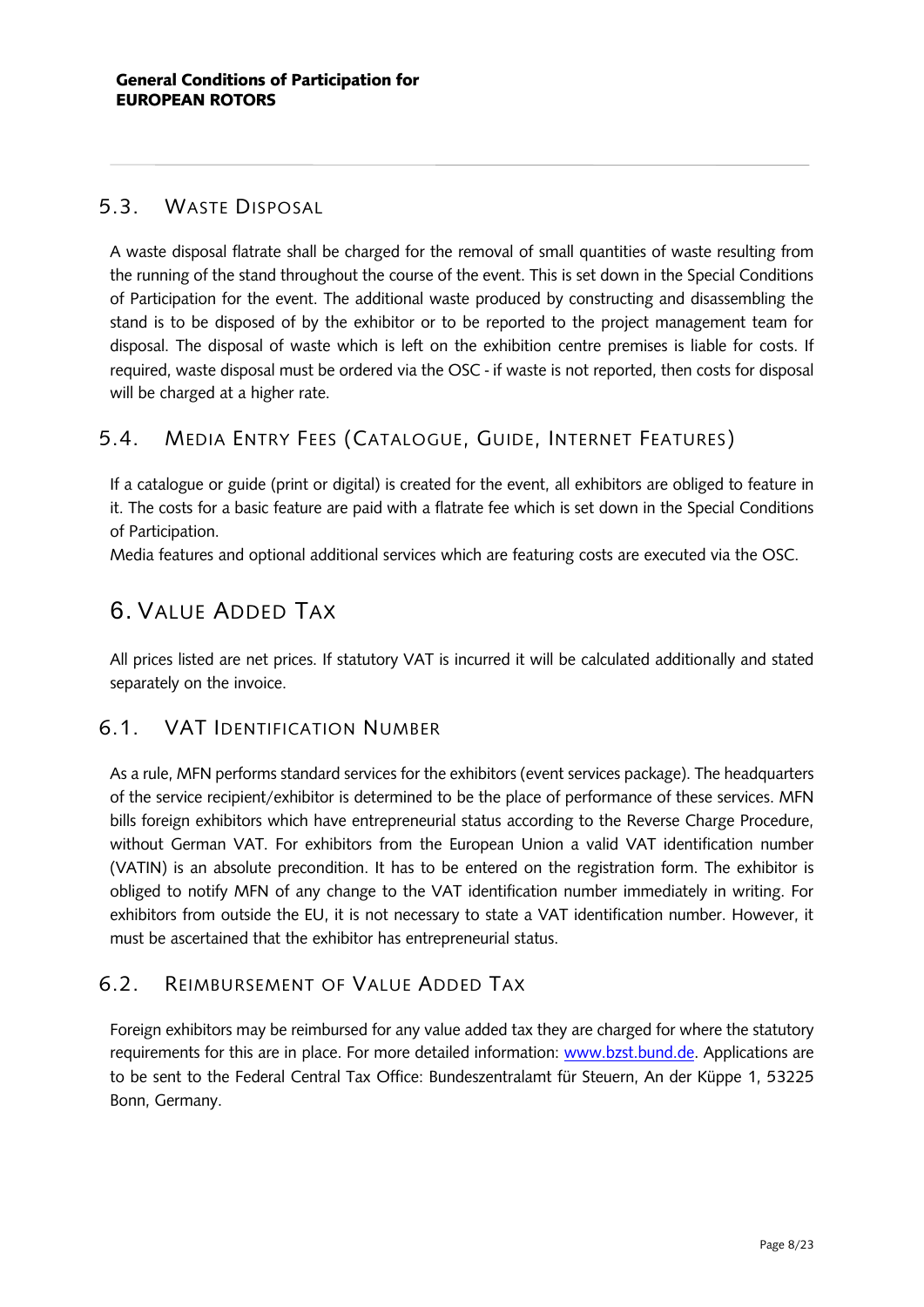# <span id="page-8-0"></span>7. EXCLUSIVITY OF SERVICE PROVIDERS

Only the service providers designated by KMA are permitted for the following services, supply activities and any connection work which may become necessary for the exhibitor's installations:

Water connections, power connections, compressed air, installation of suspension points, forklift trucks and working platforms, waste disposal, cleaning, security services, telecommunications, catering. This can only be deviated from if prior written approval has been given by MFN.

The execution of these services starts only after they have been ordered in good time via the OSC. The exhibitor is responsible for doing this before the start of the event.

### <span id="page-8-1"></span>8. DISRUPTIONS IN PERFORMANCE, WITHDRAWAL

### <span id="page-8-2"></span>8.1. EXHIBITOR DOES NOT PARTICIPATE

If the exhibitor does not participate once registration has been granted, he is obliged to pay a compensation fee. MFN must be notified that the exhibitor is not participating immediately in writing. MFN is not obliged to accept a replacement exhibitor put forward by the exhibitor.

In order to ensure that the trade fair/exhibition has a unified image, MFN is entitled to reallocate the stand space which is unused as a result of the non-participation of the exhibitor. The exhibitor must pay compensation fees for MFN's endeavours to rent the stand space in any manner other than via exchange of the stand space with another exhibitor for a consideration. The compensation fee amounts to 25% of the calculated participation fee, and must amount to a minimum of €500, unless it is stated otherwise in the Special Conditions of Participation of the event. If no replacement exhibitor is found or if an exchange with another exhibitor is the only option, then the full amount invoiced shall be due.

### <span id="page-8-3"></span>8.2. CO-EXHIBITOR DOES NOT PARTICIPATE

If a co-exhibitor does not participate, the obligation to pay the full amount of the co-exhibitor's fee remains unaffected.

### <span id="page-8-4"></span>8.3. BREACHES OF DUTY BY THE EXHIBITOR, CONTRACT PENALTIES

Culpable breaches of the exhibitor's duties which result from the contractual relationship or which contravene the directives set out in the House Rules entitle EHA to terminate the contractual relationship for good cause with immediate effect if the contravention is not remedied immediately upon request.

In the event of a termination for good cause, MFN is entitled to close the stand of the exhibitor immediately and demand that the exhibitor disassemble the stand immediately and clear the stand space.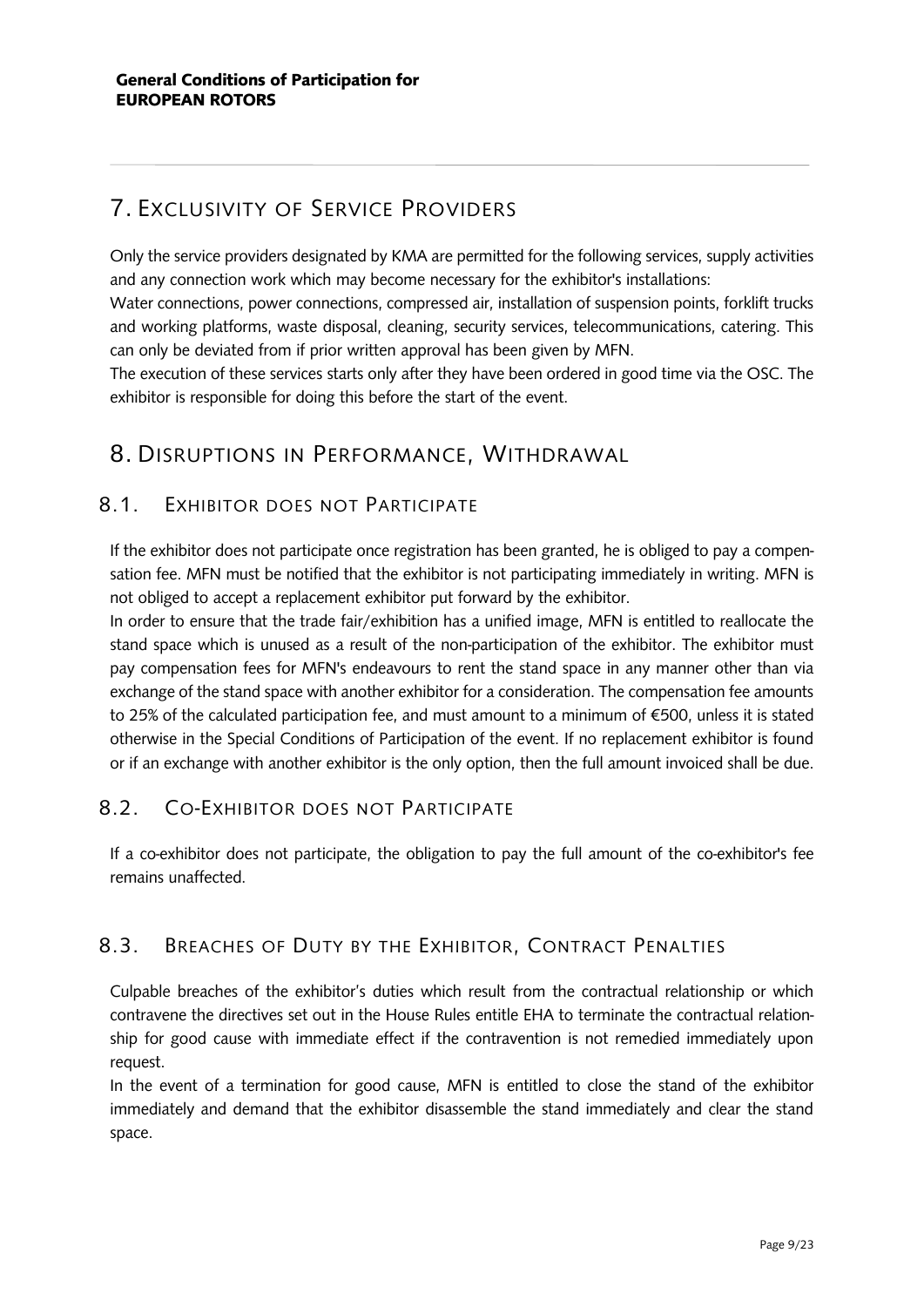If the exhibitor is late in disassembling the stand or cleaning the stand space, MFN is entitled to undertake the disassembly of the stand and/or the clearing of the stand space either itself or engage a third party to do so, at the expense of the exhibitor.

The exhibitor is obliged to pay the due participation fees as minimum compensation cover throughout the remaining period of the event.

If no replacement exhibitor is found for the stand space of the terminated exhibitor, MFN is entitled to carry out redesign work on the stand space at the exhibitor's expense in order to unify the image of the trade fair.

EHA is entitled to demand a contract penalty, which is to be determined using equitable discretion by MFN for each individual case, amounting to a maximum of €10,000.

The exhibitor may provide evidence that no or significantly less damage than that stated was incurred for EHA.

The option to file other claims remains unaffected by this.

### <span id="page-9-0"></span>8.4. EHA'S AND MFN'S RIGHT TO WITHDRAWAL AND TERMINATION RIGHT

#### 8.4.1. INSOLVENCY OF THE EXHIBITOR

<span id="page-9-1"></span>EHA is entitled to withdraw from the contract if insolvency is filed for by the exhibitor, if such a petition is rejected as a result of lack of funds or if insolvency proceedings have been started. The exhibitor is obliged to inform MFN of any of these events immediately.

#### 8.4.2. NON-PAYMENT

<span id="page-9-2"></span>If a deadline for payment set by MFN expires without payment of the participation fee, EHA may withdraw from the contract.

In the case the right to withdrawal is exercised, EHA is entitled to claim compensation from the exhibitor in the amount of the agreed and/or expected participation fee, as stated in point 8.1 of these conditions, unless the exhibitor can prove to EHA that the damages incurred were less than those stated. Further claims from EHA remain unaffected by this.

### <span id="page-9-3"></span>8.4.3. VIOLATION OF THE SPECIAL CONDITIONS OF PARTICIPATION, GENERAL CONDITIONS OF PARTICIPATION, TECHNICAL GUIDELINES, HOUSE RULES

If the exhibitor is breaching the elements of the Special and/or General Conditions of Participation, Technical Guidelines or House Rules, EHA is entitled to terminate the contractual relationship with immediate effect for good cause.

### 8.4.4. VIOLATION OF SUBSECTION 12.1 (ADVERTISING ETC.)

<span id="page-9-4"></span>In the event the exhibitor is in breach of Subsection 13 (approaching and canvassing visitors outside the stand space, political publicity/statements), EHA is entitled to terminate the contractual relationship with immediate effect for good cause.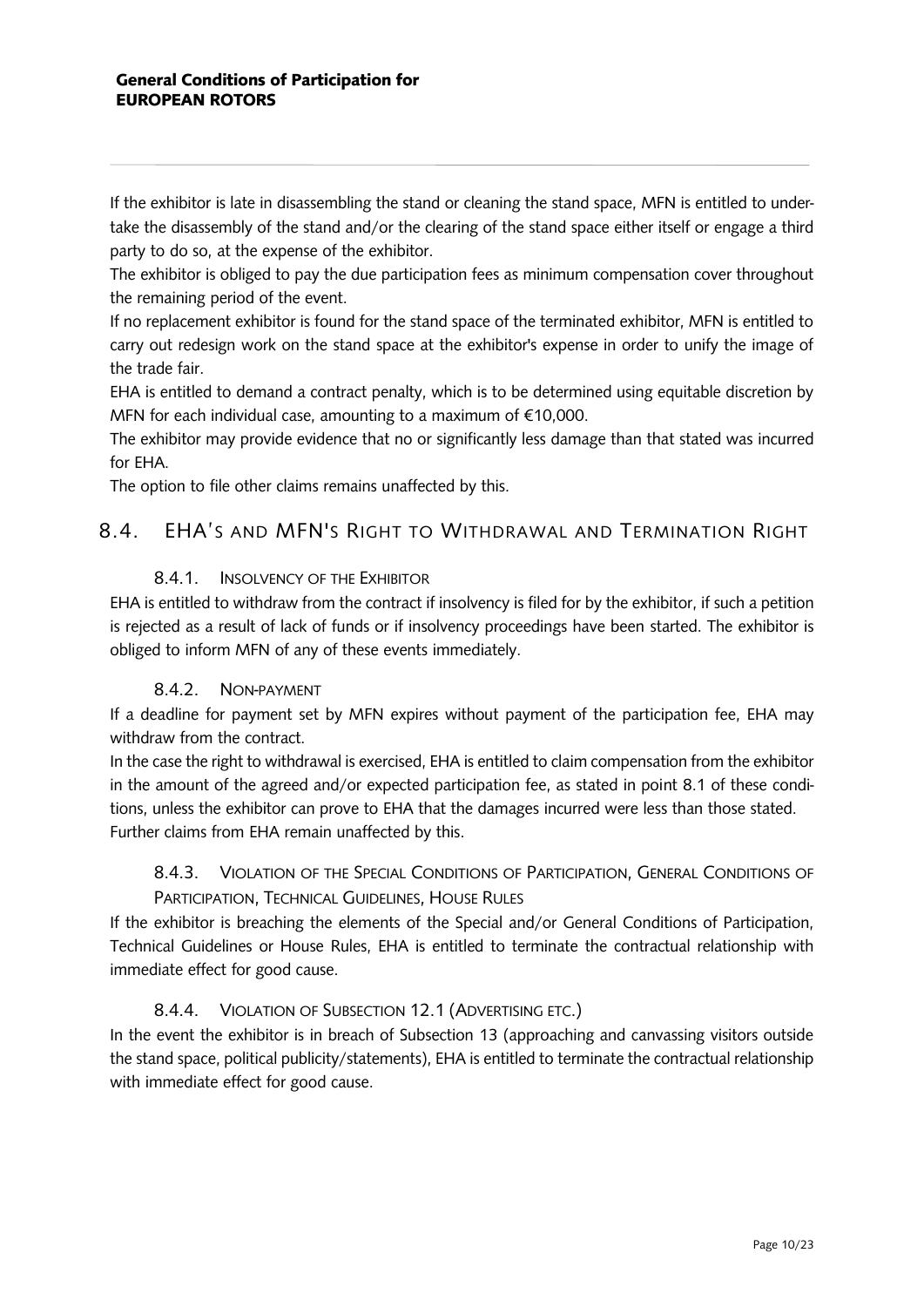#### 8.4.5. STAND IS NOT OCCUPIED AT CORRECT TIME

<span id="page-10-0"></span>If the stand is not occupied at the correct time by the exhibitor (Subsection 10.1.4), MFN is entitled to terminate the contractual relationship with immediate effect for good cause.

# <span id="page-10-1"></span>8.5. CANCELLATION, POSTPONEMENT/RELOCATION AND CHANGE IN THE LENGTH OF THE EVENT

EHA is entitled to cancel the event where there is good cause, to postpone it or relocate it, change the dates or - if the condition of the space, police directives or other extreme circumstances require it, to relocate the stand space of the exhibitor, alter its dimensions or limit it. Postponement or relocation or other such changes will become a component of the contract when they are notified to the exhibitor. In this scenario, the exhibitor has the right to withdraw from the contract within 14 days of receiving notification of the change. Thus, no claims for damages can be made against EHA or MFN, unless the change/postponement can be attributed to a grossly negligent or intentional breach of duties by EHA or its agents, and/or the change/postponement is due to EHA's/its agents' violation of an essential contractual obligation which, firstly, enables the contract to be fulfilled in accordance with the regulations. Furthermore, the exhibitor should also consistently be able to trust that this obligation shall be adhered to (this may be, for example, planning and preparation of the event in accordance with the regulations, the exhibitor being notified in good time and being fully informed, etc.).

### 8.6. RESERVATIONS, FORCE MAJEURE, CANCELLATION AND OTHER CHANGES TO THE EVENT

#### 8.6.1 REASONS FOR CHANGES TO THE EVENT, OBLIGATION TO INFORM AND COMPENSATION

8.6.1.1.

Unforeseen events, in particular cases of force majeure (for example natural disasters, war, terror, failure or massive

disruptions in traffic and/or communication links, as well as special epidemic risks when contagious diseases

occur) which make it impossible or irresponsible to hold the event as planned, entitle MFN/EHA to make the following

changes to the event:

- to postpone, shorten and extend an event;

- to completely cancel its opening and

- to close an already started event temporarily, finally, in individual parts or in total.

Inability to provide sufficient operating elements, such as electricity, heating, etc., strikes and lockouts, will be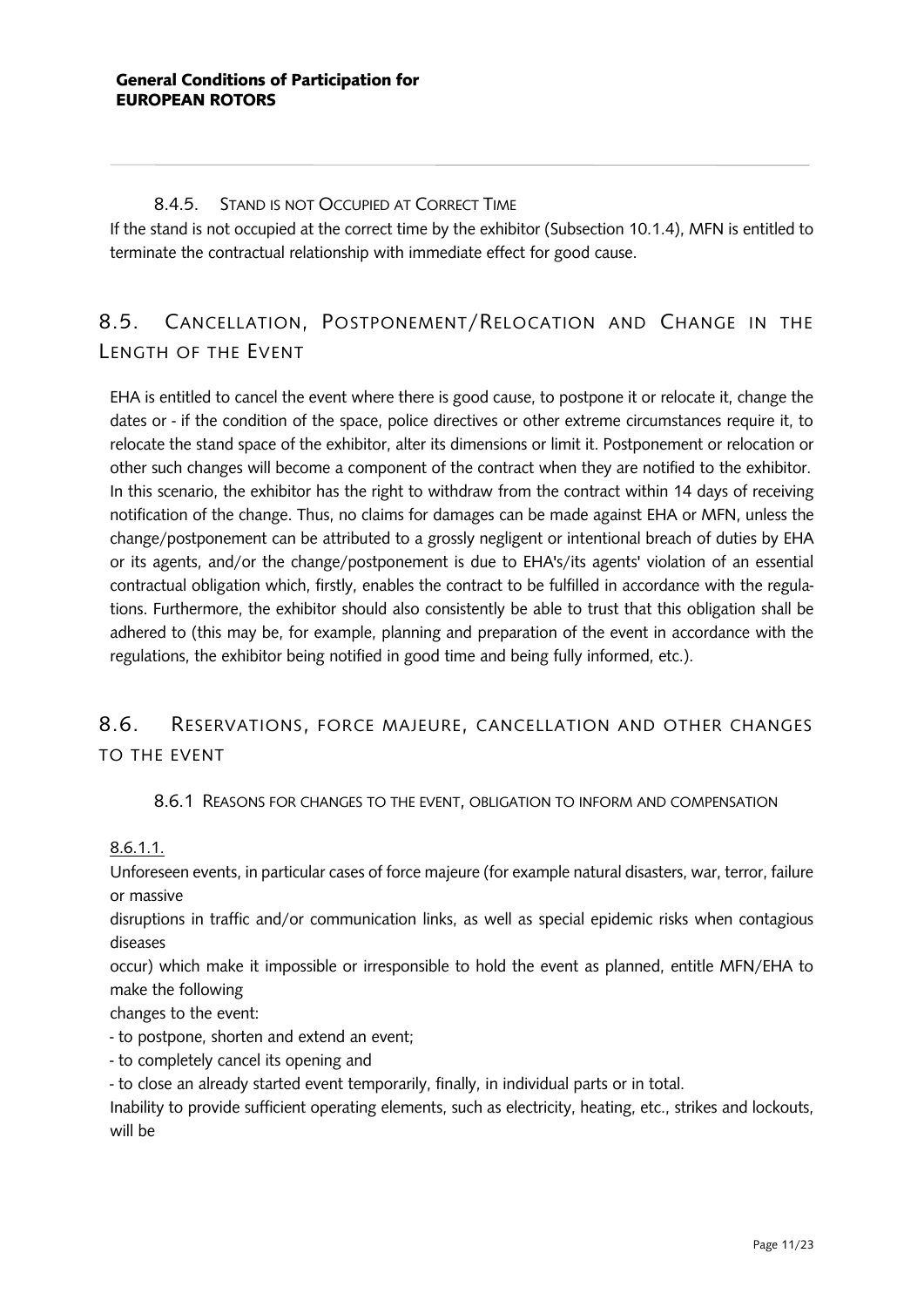#### General Conditions of Participation for EUROPEAN ROTORS

equated to incidence of force majeure as long as they are not short-term in nature. There is no right to make the

aforementioned changes to the event if MFN/EHA is responsible for the incident on which the change is based.

#### 8.6.1.2.

MFN/EHA must inform the exhibitor of such change measures immediately after the decision has been taken, unless MFN/EHA is also prevented from doing so by one of the circumstances mentioned. No claims for damages can be made against MFN/EHA, unless

- the change can be attributed to a grossly negligent or intentional breach of duties by MFN/EHA or its agents

- the change is due to MFN's/EHA's or its agents' violation of an essential contractual obligation which, firstly, enables the contract to be fulfilled in accordance with the regulations. Furthermore, the exhibitor should also be consistently able to trust that this obligation shall be adhered to (this may be, for example, planning and preparation of the event in accordance with the regulations, the exhibitor being notified in good time and being fully informed, etc.).

#### 8.6.2 Participation fee

### 8.6.2.1

In the case that an event is postponed for a reason specified in 8.6.1.1, the following applies: MFN/EHA will determine a replacement date no later than one month after the announcement of the postponement of an event. The exhibitor has the right to withdraw from the exhibitor contract within 14 days of receiving notification of the replacement date.

#### 8.6.2.2

If an already started event is shortened, extended or closed (temporarily, permanently, in individual parts or in total) for one of the reasons specified in section 8.6.1.1, then the payments to be made by the exhibitor according to the exhibitor contract - the participation fee as well as any costs to be borne by the exhibitor - must be paid in full.

### 8.6.2 PARTICIPATION FEES IN THE EVENT OF CANCELATION

<span id="page-11-0"></span>If EHA is responsible for the cancellation of the event, no participation fee shall be owed by the exhibitor. If EHA must shorten the duration of an event that has already begun as a result of force majeure or on other grounds for which they bear no responsibility, the exhibitor may not claim any part or full reimbursement, nor dispense with payment of the participation fee.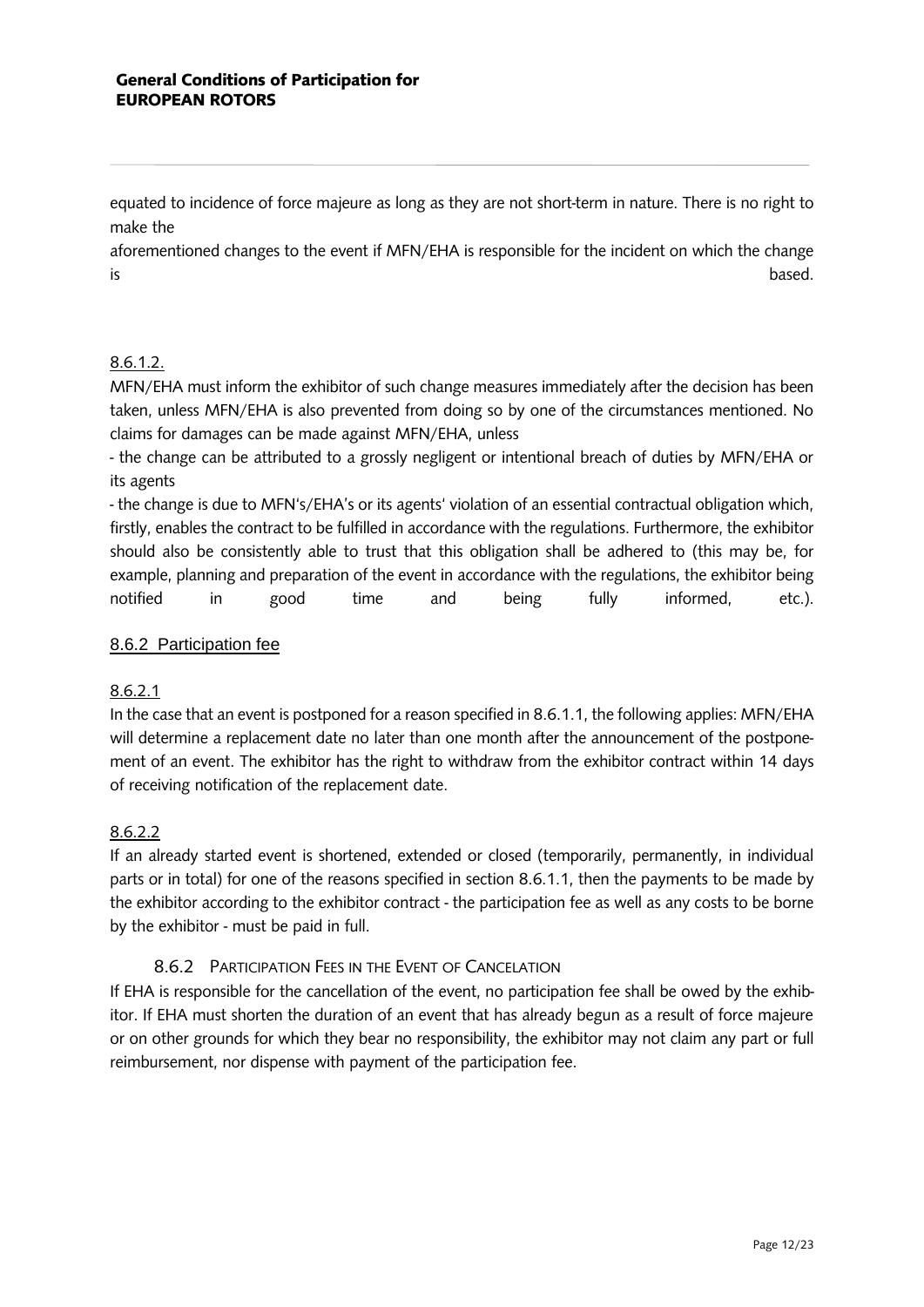# <span id="page-12-0"></span>9. DUTY TO SUPPLY INFORMATION, SAFETY REGULATIONS

### <span id="page-12-1"></span>9.1. EXHIBITOR'S DUTY TO SUPPLY INFORMATION

Upon registration, the exhibitor must share all relevant information with MFN, particularly that which influences the allocation of stand space, construction and disassembly operations, occupational health and safety, right to erect structures, structural or operational safety and requirements for the surveillance team or which could otherwise prove significant for MFN.

### <span id="page-12-2"></span>9.2. FORMS, ONLINE SERVICE CENTER

The exhibitor receives an access code for the OSC upon registration and with the invoice for participation in the trade fair. This access code can be used to carry out the aforementioned orders for service provision, media features and services online. The relevant information is shown in the Technical Guidelines (view under: [www.europeanrotors.eu/a](http://www.europeanrotors.eu/)pplication).

### <span id="page-12-3"></span>9.3. SAFETY REGULATIONS

The exhibitor must inform themselves on the safety regulations which are in force for the duration of participation in the trade fair and instruct its employees and, if applicable, its co-exhibitors on these. This instruction is to be documented in writing.

The Technical Guidelines and House Rules form the most essential component of these relevant safety regulations (viewed under: [www.europeanrotors.eu/a](http://www.europeanrotors.eu/)pplication).

During the event and construction and disassembly, throughout the premises of KMA, the exhibitor is subject to the conditions set out in the Technical Guidelines and House Rules. Furthermore, the instructions of the employees of EHA, MFN and KMA, who are authorized by service ID card, must be obeyed. Exhibitors must make sure that authorized employees can meet competent contact persons at the exhibitor's stand at any time. The exhibitor is obliged to observe all occupational and trade law regulations, environmental regulations, fire protection regulations and accident prevention regulations.

The exhibitor shall supervise the persons they engaged for the event and the other exhibitors they have registered to ensure they comply with the aforementioned conditions and will intervene in the event of violation and/or inform MFN of such violations.

### <span id="page-12-4"></span>9.4. OCCUPATION OF THE EXHIBITION PREMISES

Unless stated otherwise in the Special Conditions of Participation, the length of time for which exhibitors, their employees or persons reporting to them may remain on the premises is limited to an hour before and after the daily opening hours for the relevant event, including opening hours. In principal, exceptions (i.e. for parties at the stand) require approval from the project management team. Outside of daily opening hours, the stands of other exhibitors may not be entered without permission from the stand owner.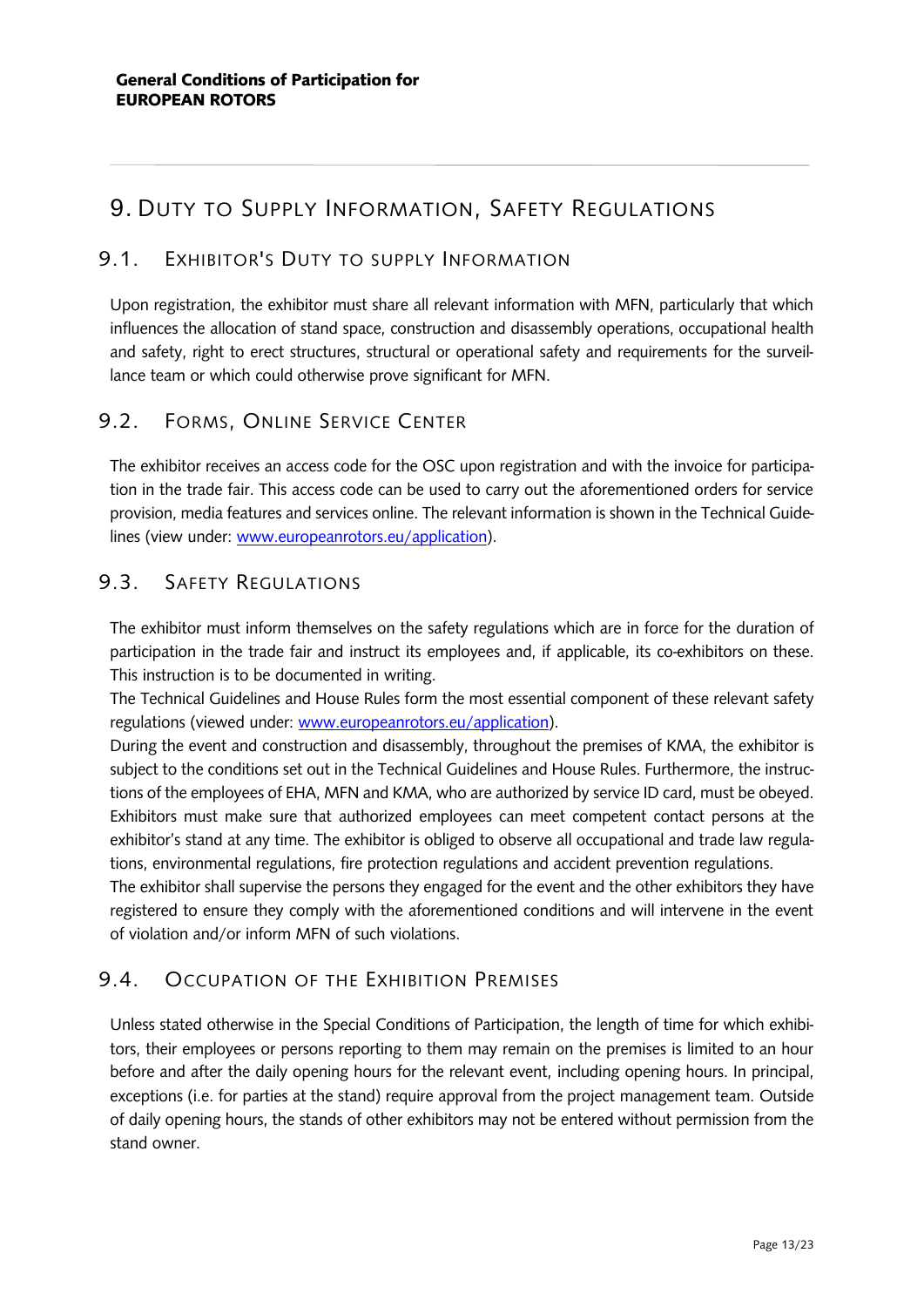### <span id="page-13-0"></span>10. CONSTRUCTION AND DISASSEMBLY

### <span id="page-13-1"></span>10.1. STAND CONSTRUCTION, FITTING AND DESIGN

#### 10.1.1. BASIC PRINCIPLE

<span id="page-13-2"></span>All stand spaces and other event spaces are calibrated and delineated by MFN. MFN is entitled to dictate requirements under § 315 of the German Civil Code [BGB].

The stand construction requirements in the Technical Guidelines must be observed. The stands must be constructed so that they are safe in terms of their stability and for traffic.

#### 10.1.2. DESIGN

<span id="page-13-3"></span>The design and furnishing of the stand are, in principle, entrusted to each individual exhibitor. However, the usual exhibition criteria for the event and all EHA, MFN and KMA conditions must be observed in the design and furnishing, particularly the Technical Guidelines and the Special Conditions of Participation. Regulations on floor coverings and stand height limits are of particular importance here. MFN may demand that true-to-scale blueprints and stand descriptions are submitted. The name and/or company of the exhibitor must be displayed clearly on the stand.

#### 10.1.3. CONSTRUCTION AND DISASSEMBLY TIME LIMITS

<span id="page-13-4"></span>The time limits for construction and disassembly times are governed by the Special Conditions of Participation.

#### 10.1.4. STAFFING

<span id="page-13-5"></span>The stand must be properly equipped and staffed by professionally qualified personnel during the opening hours throughout the entire duration of the event.

### <span id="page-13-6"></span>10.2. STAND CONSTRUCTION OBLIGATIONS

The exhibitor is obliged to construct an exhibition stand on the hired stand space. Construction of the stand must begin at least 24 hours before the event starts - individual imperative deadlines for construction remain unaffected by this.

### <span id="page-13-7"></span>10.3. REMOVAL OF OBJECTIONABLE OBJECTS ETC.

Exhibits, stand equipment and/or other objects which were not stated in the registration or which are objectionable or disruptive to the smooth running of the event in terms of their appearance, smell, insufficient cleanliness, noise or other characteristics or which otherwise prove unsuitable must be removed immediately upon the request of MFN.

If such objects are not removed immediately, MFN can have them removed at the exhibitor's expense and/or terminate the contractual relationship for good cause, with immediate effect.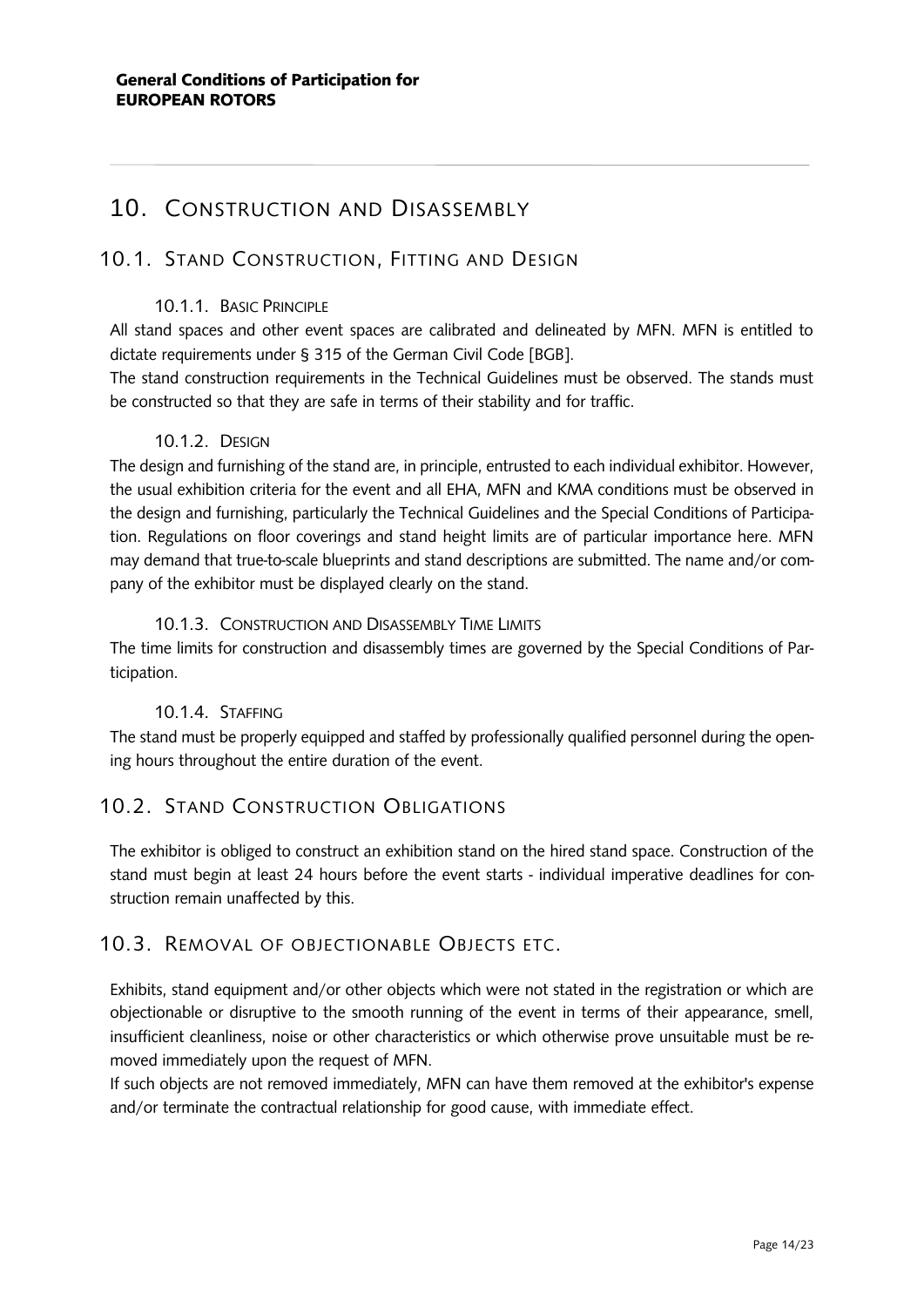### <span id="page-14-0"></span>10.4. PREMATURE DISASSEMBLY

The exhibitor is not entitled to remove exhibits from the stand space and/or begin disassembly of the stand before the disassembly period begins. If this is not abided by, MFN reserves the right to impose sanctions.

### <span id="page-14-1"></span>10.5. CLEARING

The exhibitor bears sole responsibility for clearing the stand space and returning it to its original state within the set deadlines. EHA, MFN and KMA bears no liability for goods which are still present on the event premises after the event has ended, even those which have been sold to third parties during the course of the event, unless damage or loss can be attributed to EHA or MFN as a result of intentional activity or gross negligence.

MFN is entitled to impose a storage fee for goods and stand construction materials which are not disassembled and taken away on time. Furthermore, once the disassembly time limit is up, MFN is entitled to have goods/stand construction materials which are not disassembled or taken away on time removed and stored by a company which is competent to do so at the expense of the exhibitor and at the exhibitor's own risk.

### <span id="page-14-2"></span>11. HANDOVER/RETURN

After the period of use has ended, the exhibitor must return the stand space to MFN in a clean-swept state, just as they received it. Failing this, MFN is entitled to have the space cleaned (i.e. remove sticky residues from the carpets) and to have installations, appliances, advertising boards, etc., removed and/or to return the space to the state that it was in prior to handover to the exhibitor. MFN is entitled to invoice the exhibitor for the costs thus incurred. This also applies if MFN has agreed that the exhibitor may bring installations, appliances, advertising boards, etc., into or onto the object provided for use.

### <span id="page-14-3"></span>12. ADVERTISING

Any type of advertising (flyers, posters, other promotional materials) for the exhibitor's company may only be displayed on their own stand space and only for the products manufactured and distributed by the company, as long as these have been registered and permitted.

Purpose-built advertising spaces for posters or banners located throughout the premises of KMA can also be booked.

Loudspeaker advertising, as well as other sound-emitting activities and film, video or computer presentations and/or other activities which involve the emission of light or noise which is not of a low level require written permission from MFN. This also applies for the use of other devices and equipment which may have an increased promotional impact in terms of their visual or auditorial character or if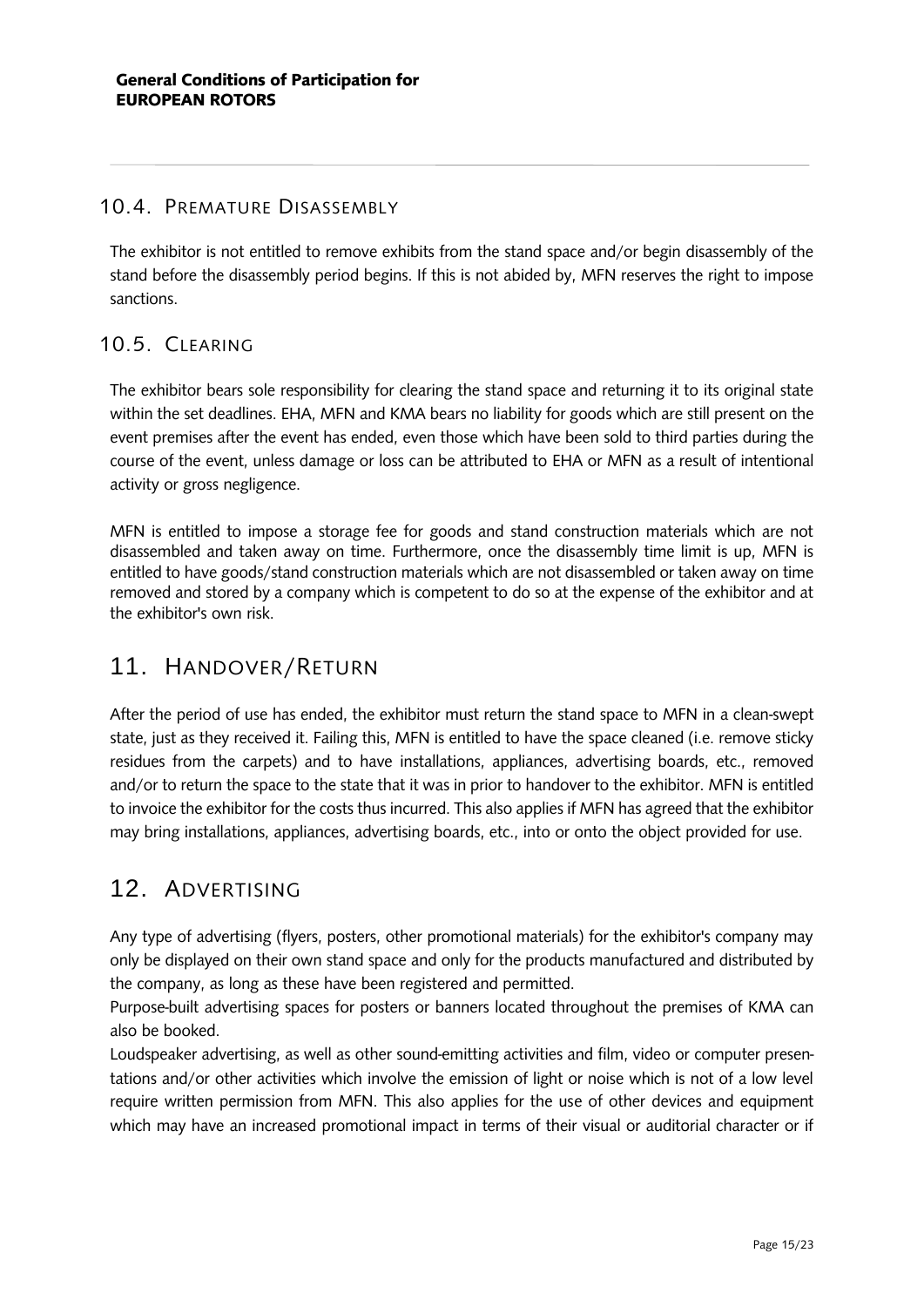the presentation of exhibits produces noise or otherwise causes disturbance. The points on noise emission in the Technical Guidelines must be observed [www.europeanrotors.eu/a](http://www.europeanrotors.eu/)pplication.

MFN is entitled to prohibit advertisements which are conducted without authorization without involving legal or police intervention and to eliminate these or have them eliminated. The costs for removal of unauthorized affixed advertising materials shall be borne by the exhibitor. In the interest of an undisturbed continuation of the exhibition, any permissions granted may be limited or revoked later.

Mobile advertising media (walking acts, etc.) within the event premises and the distribution of printed material and tasters outside of the stand space and in the parking slot are not permitted. Written approval from MFN must be obtained for exceptions to this rule.

Approaching and canvassing visitors outside the stand space is strictly prohibited. Political advertisements and/or political statements are not permitted unless political statements are part of the scope of the event. For political statements or political advertisements which could disturb the peace at the event or disturb public order, MFN is entitled to demand that the disputed objects be omitted and removed.

# <span id="page-15-0"></span>13. SALES REGULATION

Direct sales and/or prohibition of direct sales is governed formally by the Special Conditions of Participation for the event.

<span id="page-15-1"></span>The procurement of and compliance with advertising and health policy permits is the responsibility of the exhibitor.

# 14. PHOTOGRAPHY AND OTHER MEANS OF RECORDING FILMS AND VIDEOS

Capturing images within the event premises for commercial purposes in any form, particularly photography and film, is only permitted for persons who have been accredited for this purpose by the MFN Communications Department. Images and recordings which are to be made outside the daily opening hours require acceptance from MFN. The MFN reserves the right to request a suitable fee for this. The resulting costs are to be borne by the exhibitor.

MFN and - with the agreement of MFN - the journalists are entitled to produce photographs, drawings and film and video recordings of the event, the exhibition structures and stands and the exhibited objects and to use these for advertisements or press releases free of charge. This also applies to people who may appear in these recordings or items.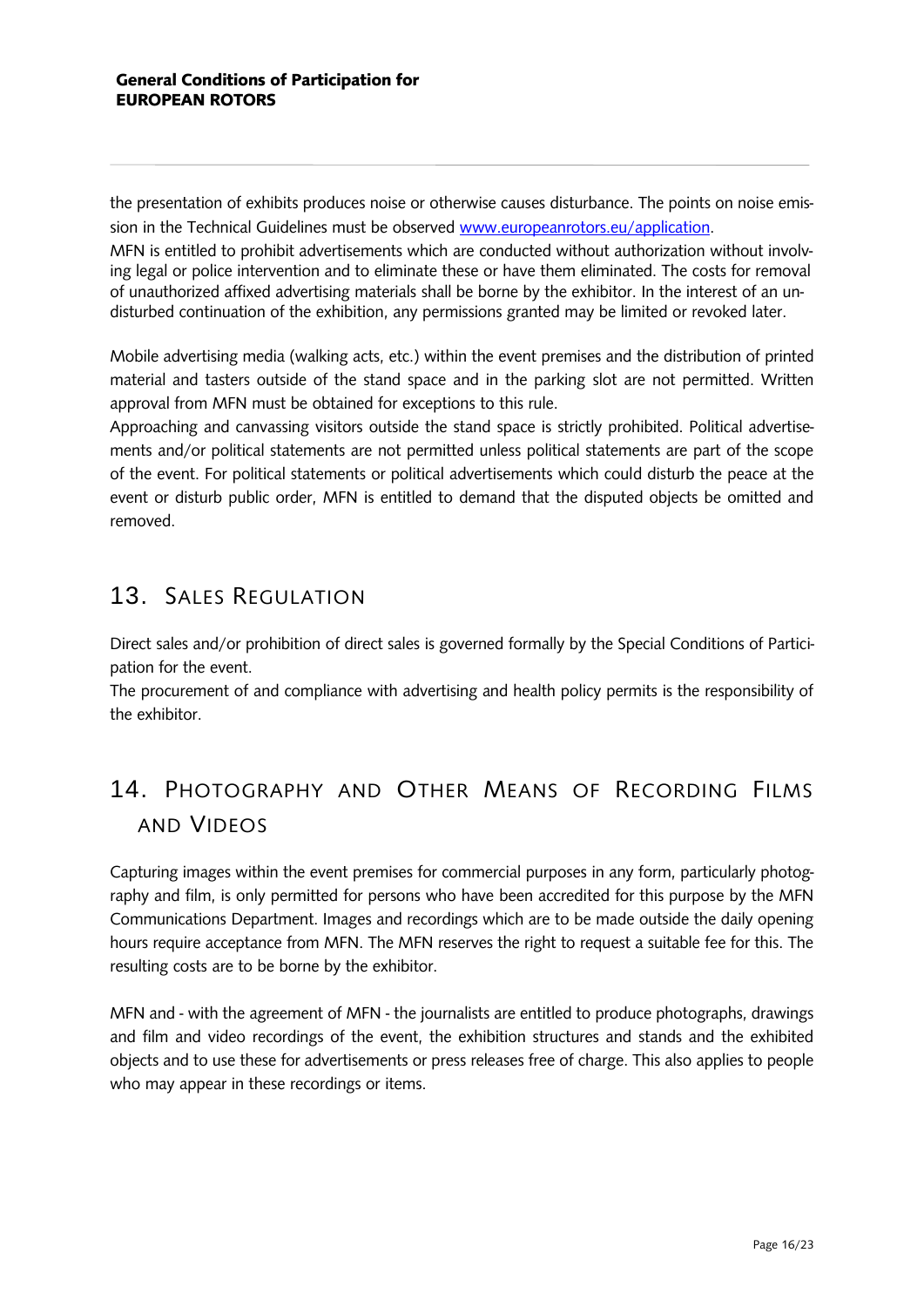# <span id="page-16-0"></span>15. SURVEILLANCE, CLEANING, WASTE DISPOSAL

### <span id="page-16-1"></span>15.1. SURVEILLANCE

In principle, EHA and MFN accept no liability for duty of care for exhibits brought onto the premises, stand equipment and objects which are the property of persons working on the stand. Stand surveillance and supervision of the stand during the daily opening hours of the event is generally the exhibitor's responsibility, and this also applies during the construction and disassembly periods. Outside of the opening hours of the event, MFN ensures that general monitoring of the halls and the event premises is undertaken. Duties of care, custodial or other safeguarding of the interests of the exhibitor shall not be effected. During the night, easily removable, valuable objects must be locked away by the exhibitor.

### <span id="page-16-2"></span>15.2. STAND SURVEILLANCE

The exhibitor may order additional surveillance of the stand at their own expense from the surveillance company appointed by KMA. Ordering is carried out via the OSC.

### <span id="page-16-3"></span>15.3. CLEANING

<span id="page-16-4"></span>MFN provides general cleaning for the premises and hall walkways.

### 15.4. CLEANING OF STANDS

Cleaning of the stand/stand space must be undertaken by the exhibitor and must end 15 minutes before the event opens every day. If cleaning the stand is contracted out, the exhibitor must use the cleaning company appointed by KMA for this purpose. Orders are placed via the OSC. If the exhibitor's own cleaning team is deployed, then they may only work one hour before and/or one hour after the daily opening hours of the event, unless stated otherwise in the Special Conditions of Participation. If the exhibitor should deviate from the usual, decent standards of MFN in terms of hygiene or external appearance of the stand the exhibitor must remedy this at their own expense by order of MFN. If the exhibitor does not carry out these actions immediately following such an order from MFN, MFN is authorized to remedy these deviations and to invoice the exhibitor for the costs incurred.

### <span id="page-16-5"></span>15.5. WASTE DISPOSAL

Waste disposal and environmental protection are regulated in the Technical Guidelines - these must be observed, and this is compulsory.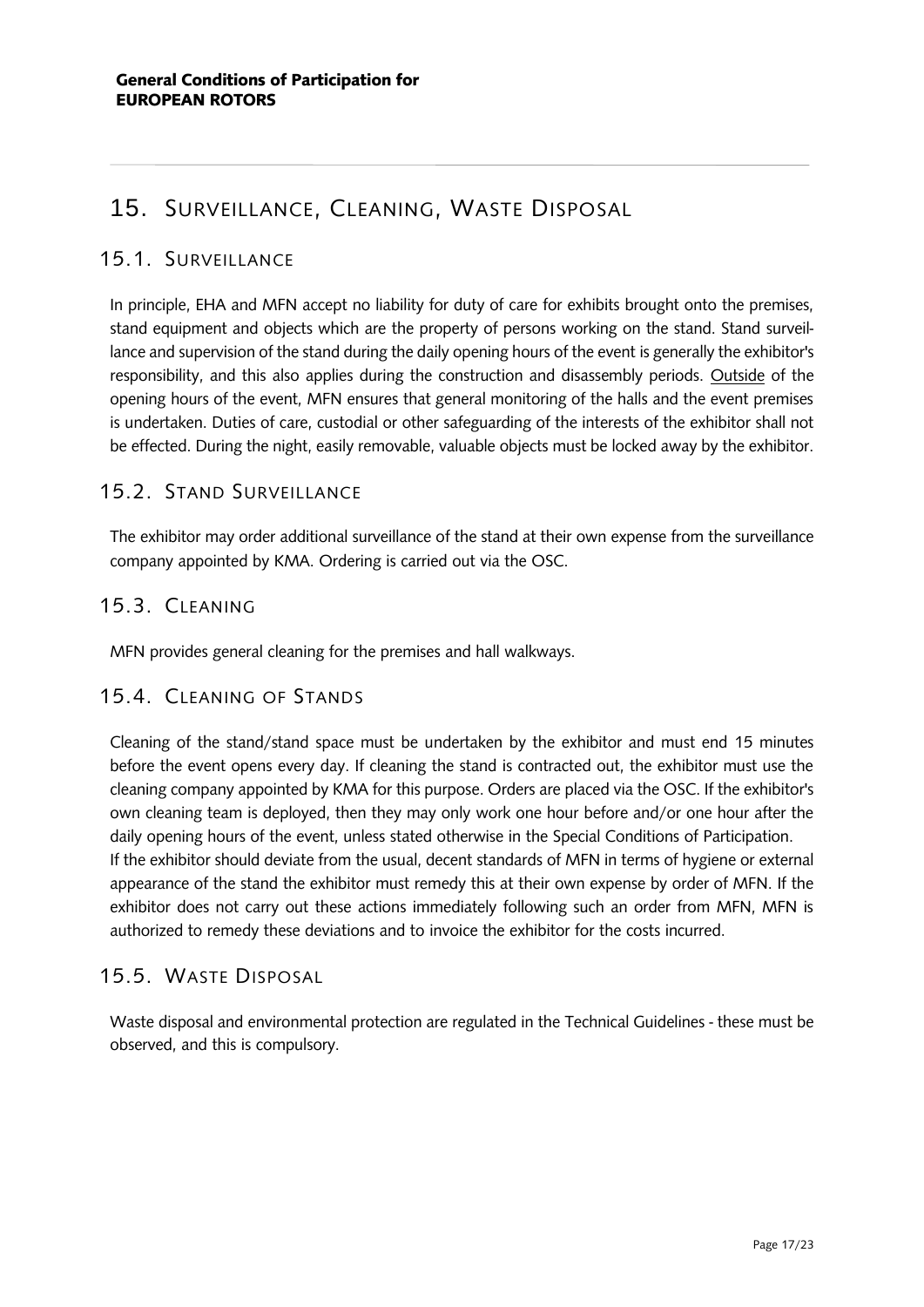# <span id="page-17-0"></span>16. DATA PROTECTION

By registering, the exhibitor declares that they agree that data concerning the exhibitor may be used for the purposes of developing the event and advertising and market research and/or opinion research and the agreements to be met in these circumstances under observation of the Privacy Act and other statutory data protection regulations (in the version currently in force) may be collected, processed and used and transferred to third parties in conjunction with this where applicable.

The exhibitor also commits to participate in the electronic visitor data collection and evaluation programs and declares that they consent that information on their participation may be distributed via electronic media, including the internet. Furthermore, by registering, the exhibitor permits that their email address may be used by MFN for advertising purposes and information by newsletter on the current status of the event. The exhibitor may oppose this utilization of their email address at any time. The elements disclosed in the registration will be stored by MFN in accordance with §13 of the Federal Data Protection Act via an automated process.

# <span id="page-17-1"></span>17. INDUSTRIAL PROPERTY RIGHTS

### <span id="page-17-2"></span>17.1. BASIC PRINCIPLE

The exhibitor is obliged to observe the property rights of third parties with respect to goods displayed by themselves or their co-exhibitors. Goods which infringe upon industrial property rights, specifically trademark rights, design rights, utility model rights and/or patents are not permitted as exhibition goods.

The exhibitor is obliged to remove goods which violate these rights from their stand immediately. In the event infringement of property rights and/or breaches of the aforementioned duties are proved, EHA reserves the right to exclude the exhibitor from the current and/or future event(s) without any compensation.

If EHA exercises their right to exclusion based on a legal decision or based on well-founded evidence of the infringement of property rights, the exhibitor concerned is not entitled to make claims for damages against EHA in the event that the infringement of property rights proves to be invalid at a later point in time.

Securing copyright or other industrial property rights for exhibits is the responsibility of the exhibitor.

### <span id="page-17-3"></span>17.2. PROTECTION OF EXHIBITS

Securing copyright or other industrial property rights for exhibits is the responsibility of the exhibitor. A 6 month period of property right protection extending from the beginning of the event onwards, based on the fundamental principles of the Act on Protection of Designs and Exhibits and the Trademark Reform Act only enters into force if the Federal Minister of Justice has published an appropriate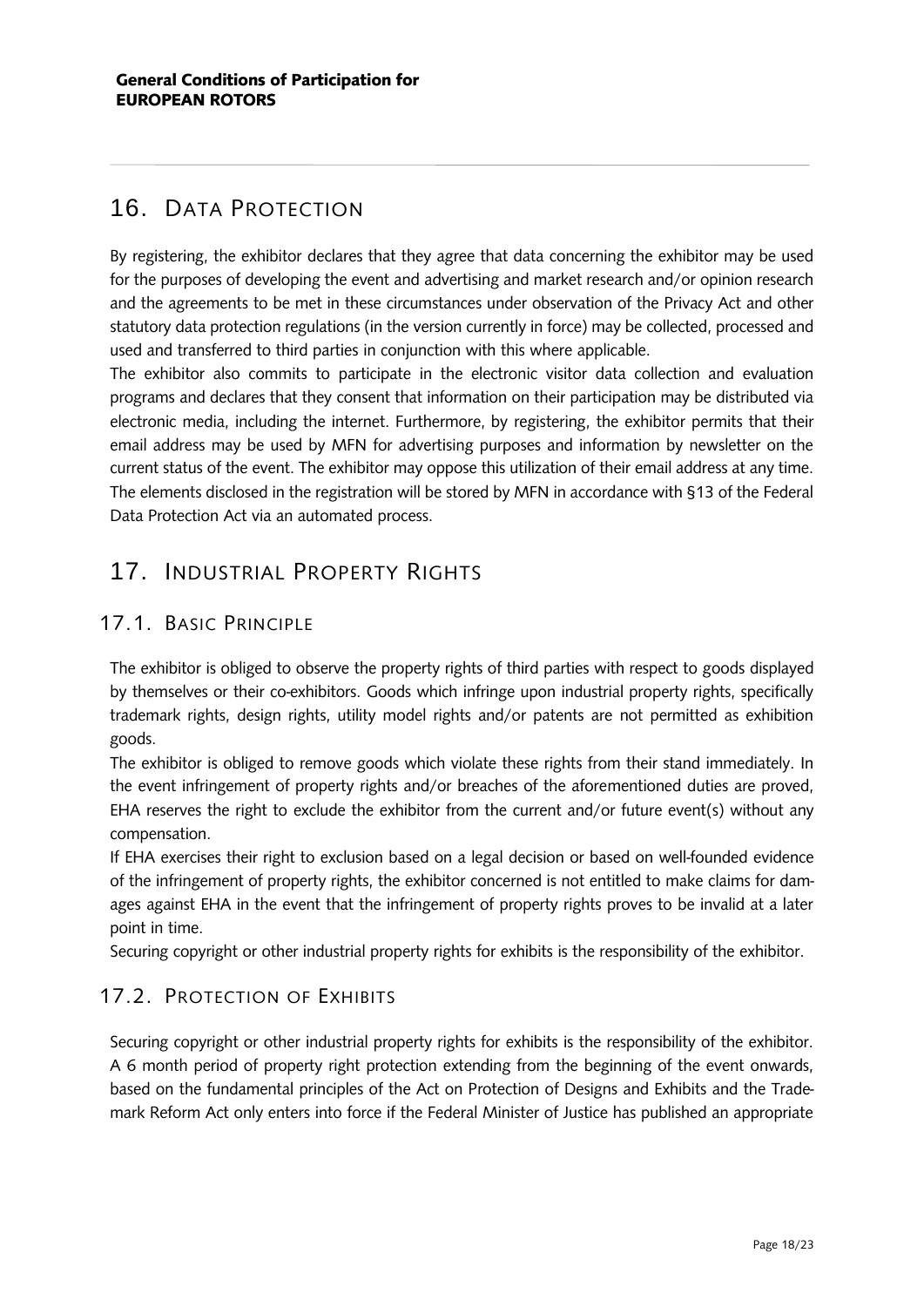public notice in the German Federal Law Gazette (Exhibition Protection). In principle, MFN applies for this exhibition protection.

### <span id="page-18-0"></span>17.3. GEMA [SOCIETY FOR MUSICAL PERFORMING AND MECHANICAL REPRO-DUCTION RIGHTS]

The exhibitor is responsible for making the appropriate notifications in good time and in full for its own musical presentations which are subject to GEMA approval, and that duties are paid and also that copyrights are respected. GEMA applications and other information can be accessed at [www.euro](http://www.europeanrotors.com/)[peanrotors.com/a](http://www.europeanrotors.com/)pplication.

### <span id="page-18-1"></span>17.4. REGISTERED TRADEMARKS OF MFN

The exhibitor is obliged to obtain consent for use before using any registered trademark of EHA or MFN.

### <span id="page-18-2"></span>18. GENERAL OBLIGATIONS OF THE EXHIBITOR

The exhibitor must ensure that they do not damage the reputation of EHA or MFN. Among other items, this requires that the exhibitor only uses suppliers who can guarantee that they will work in a reliable and orderly manner (see also Subsection 7). The exhibitor is obliged to observe the conditions of the General Conditions of Participation, the Special Conditions of Participation, the Technical Guidelines and the House Rules.

Insofar as it is required under law or is reasonable on objective reasons, the exhibitor is obliged to draw up an appropriate safety concept with MFN and the public agencies and organizations responsible for safety.

### <span id="page-18-3"></span>19. PERMITS, EXIT ROUTES AND EMERGENCY EXITS

Any permits which are legally required according to building regulations are to be obtained by the exhibitor at least eight weeks before the beginning of the event at their own cost.

The exhibitor must submit the required permits to MFN eight weeks before the beginning of the event at the latest. Further indications for stand construction are regulated in the Technical Guidelines. [\(www.europeanrotors.com/a](http://www.hamburg-boat-show.com/)pplication).

Each exhibitor is responsible for keeping the exit routes and emergency routes of their stand clear and for ensuring that the visitors use them.

The exhibitor must comply with the Fire Protection Measures for Trade Fair Events [\(www.euro](http://www.hamburg-boat-show.com/)[peanrotors.com/a](http://www.hamburg-boat-show.com/)pplication).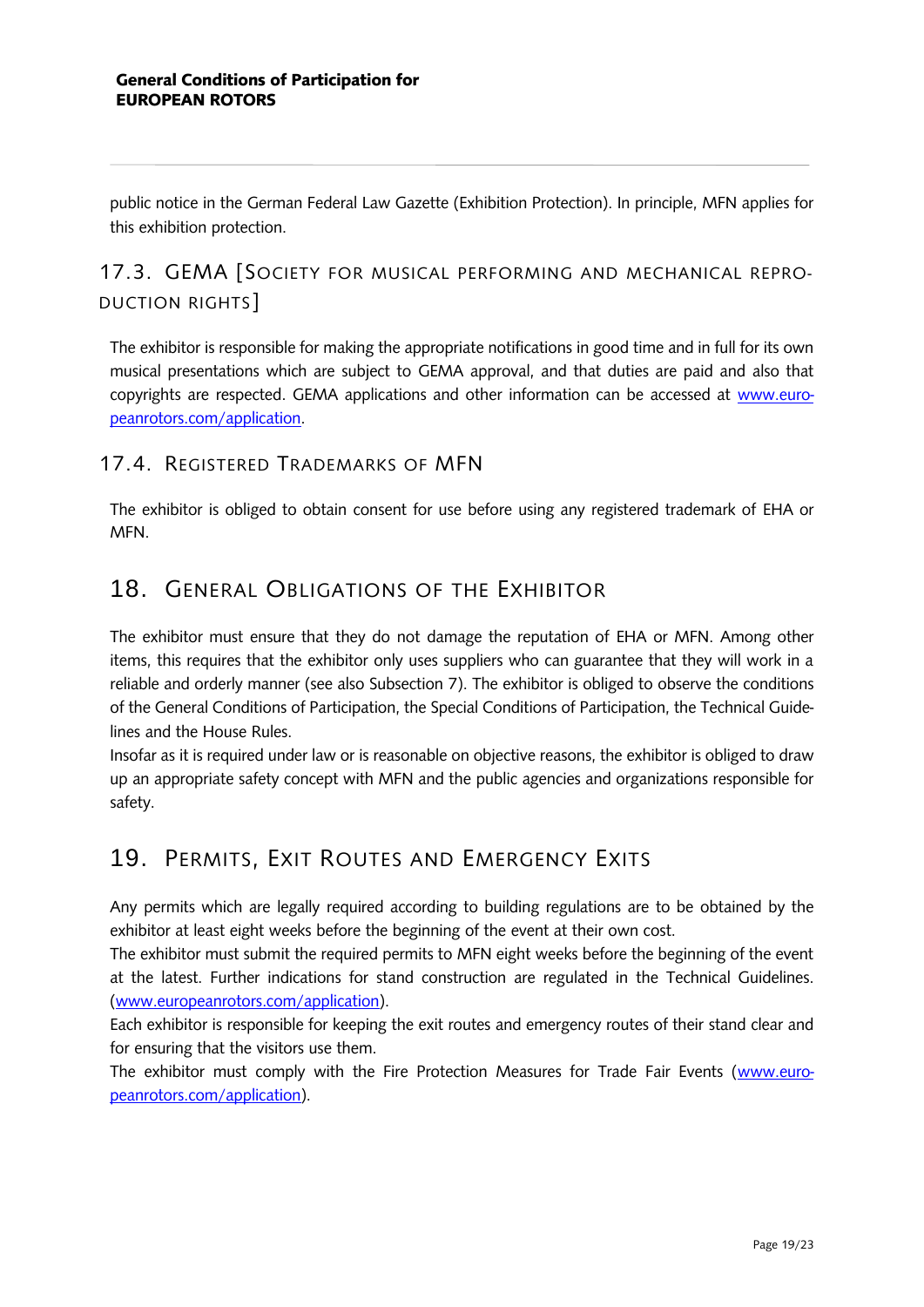# <span id="page-19-0"></span>20. COMPULSORY INSURANCE COVERAGE

The exhibitor is obliged to take out liability insurance with the sum insured being the customary scope of coverage for the market in a lump sum for physical injury to persons and damage to property (with cover amounting to double this amount). This insurance must include coverage for rental property damages to buildings and rooms through fire, explosion and domestic water damage, with the sum insured amounting to at least €10 million, as well as rental property damages to other items resulting from other causes with the sum insured amounting to at least €50,000. Furthermore, the exhibitor must reach an agreement for a waiver of recourse in favour of EHA and MFN with their property insurer. The closing of the insurance contract(s) is to be proved via submission of a written confirmation of cover to MFN at least three weeks before the event begins. Exhibitors have the option of taking out comprehensive insurance coverage for goods. Application for exhibition insurance is made via the OSC.

# <span id="page-19-1"></span>21. LEGAL DUTY TO MAINTAIN SAFETY, OPERATOR OBLIGATIONS

The operator obligations for one's own stand are transferred to the respective exhibitor. More specifically, this means that the exhibitor is responsible for ensuring public safety on the stand and the direct access to it unless hazards arise from the structural composition of the building and/or premises of KMA.

Within the context of the obligation to maintain public safety, the exhibitor must specifically ensure that passageways are clear, there are no "stumbling points" caused by cables, carpets, etc., wet or any other slip-prone surfaces are indicated with signs, suspended items are secured and are not hung too low, the stand construction complies with the safety provisions of KMA, fire protection measures are in place, all work is carried out to the best possible technological standards etc. Details on all areas are set down in the Technical Guidelines [\(www.europeanrotors.com/a](http://www.hamburg-boat-show.com/)pplication)

### <span id="page-19-2"></span>22. NOTIFICATION OF DAMAGES

<span id="page-19-3"></span>The exhibitor must notify damages which have occurred to MFN immediately in writing.

### 23. INTERVENTION IN THE EVENT, TERMINATION OF THE EVENT

MFN reserves the right to intervene in the course of the event or terminate the event in order to restore safety and order to the event. The exhibitor is not, in either case, entitled to bring claims for damages against EHA or MFN, unless EHA or MFN caused the grounds for intervention in the course of event or termination of the event intentionally or via gross negligence or has violated an essential contractual obligation which firstly enabled the contract to be fulfilled in accordance with the regulations. Furthermore, the exhibitor should have been able to consistently trust that this obligation would be adhered to.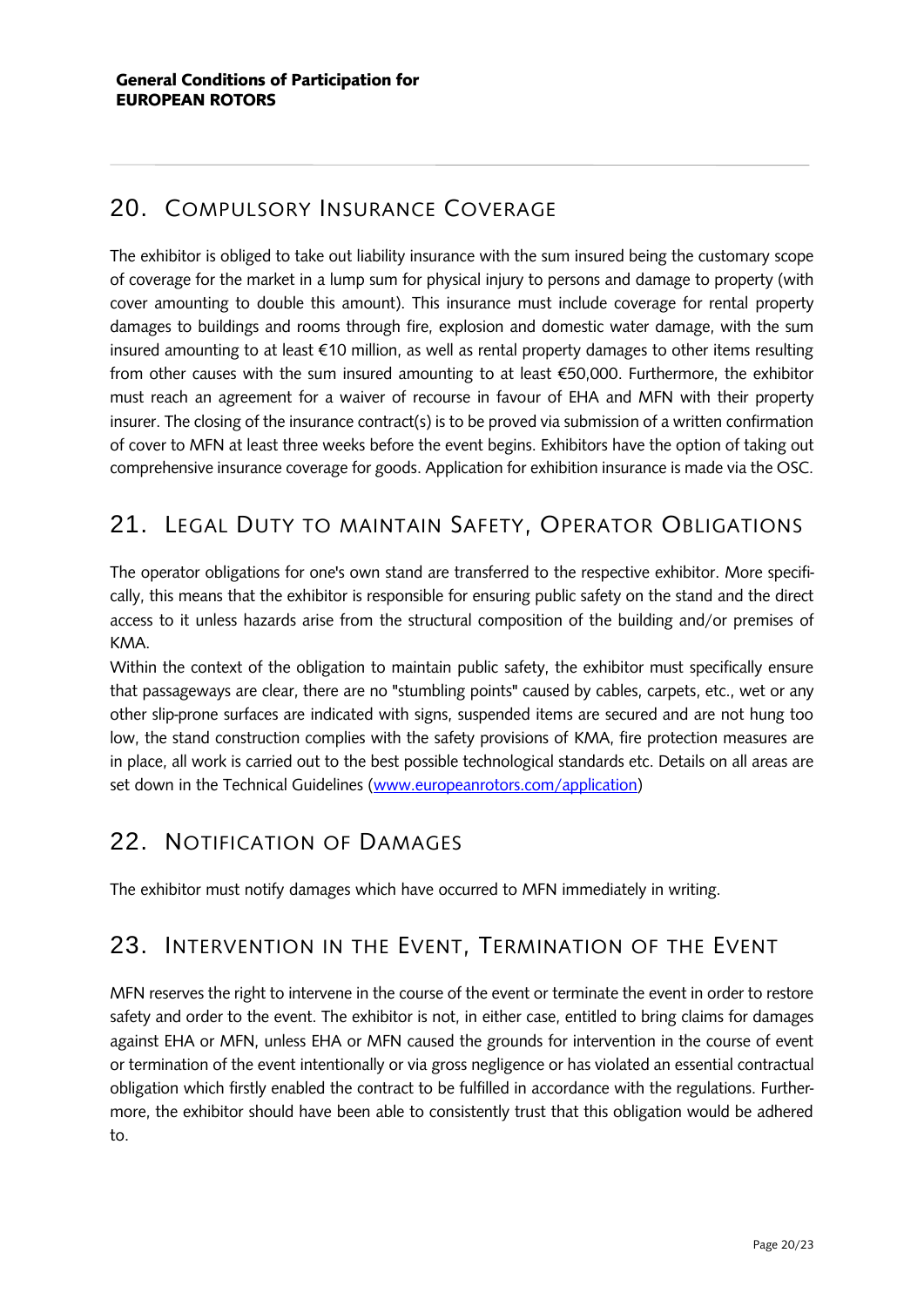### <span id="page-20-0"></span>24. BRINGING OBJECTS ONTO SITE

Where the exhibitor has received permission from MFN to place/store items outside their own stand on the premises available to MFN and/or in buildings on these premises, this shall not be taken as justification for a rental contract nor custody contract to this effect.

### <span id="page-20-1"></span>25. LIABILITY, INDEMNIFICATION

### <span id="page-20-2"></span>25.1. LIABILITY OF EHA

The liability of EHA, the agents and assistants thereof and other persons associated with EHA for negligent behaviour is eliminated, unless the claim involves liability resulting from physical injury to persons or liability as a result of violation of essential contractual obligations. In this context, essential contractual obligations are obligations which, firstly, enable the contract to be fulfilled in accordance with the regulations. The exhibitor can also consistently trust that these obligations shall be adhered to (without claim to completeness, this could be providing the object for use in line with the contract or appointing a supplier in line with the contract, to give examples). In the event these essential contractual obligations are breached as a result of negligence, the liability of EHA is limited to that of contractually typical damages. The exhibitor indemnifies EHA against all claims of third parties for which the exhibitor or their co-exhibitors bear responsibility, unless these are for damage to property or financial loss which was at least partly caused by a grossly negligent or intentional breach of duty and, in the event of physical injury to persons, which can be attributed, in any way, to a breach of duty by EHA and/or persons associated with them, or can be at least partly attributed to them, or if the claim involves violation of essential contractual obligations by EHA in the sense stated above.

### <span id="page-20-3"></span>25.2. LIMITATION OF LIABILITY IN THE EVENT OF VIOLATION OF ESSENTIAL CONTRACTUAL OBLIGATIONS.

If EHA is liable for simple negligence of essential contractual obligations, the extent of compensation is limited to the foreseeable, typical damage. Prior to the incidence of liability, the exhibitor has the possibility to extend the liability towards EHA by announcing a hazard threat and/or a value declaration in writing.

### <span id="page-20-4"></span>25.3. INDEMNIFICATION VIS-A-VIS CO-EXHIBITORS

The exhibitor indemnifies EHA against all claims which may arise in conjunction with a breach of duty or other actions which constitute grounds for claims on the part of its co-exhibitors and which are brought against EHA. This also applies to the costs for legal defence.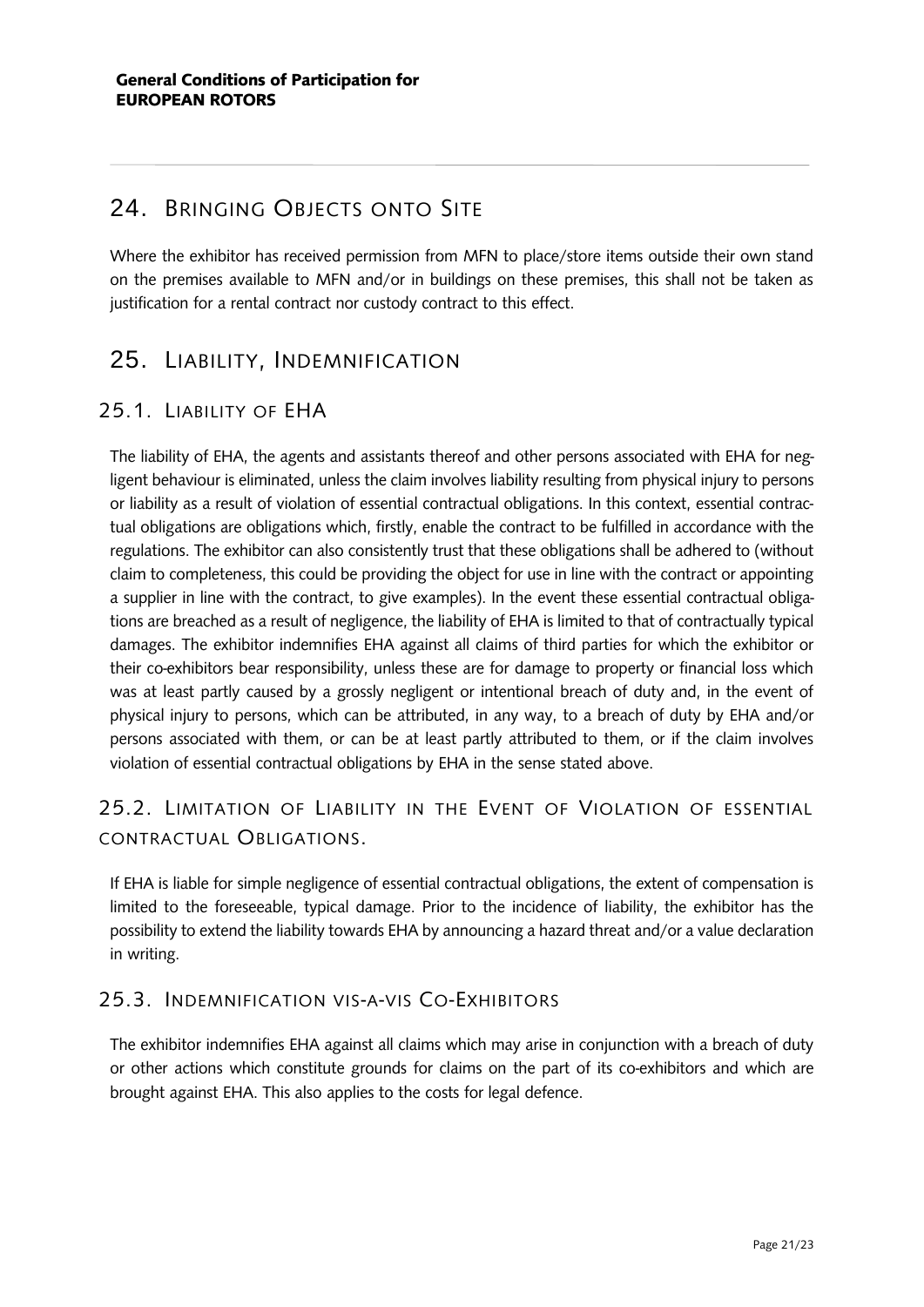This indemnification does not apply if EHA itself is responsible for the breach of duty or actions which constitute grounds for claims as a result of gross negligence or intent, or if EHA has violated its essential contractual obligations under Subsection 25.1.

### <span id="page-21-0"></span>25.4. STRICT LIABILITY § 536A OF THE GERMAN CIVIL CODE [BGB]

Strict liability of EHA is dispensed with for pre-existing deficiencies (e.g. in stand equipment) under § 536 A, Paragraph 1, Alternative. 1 of the German Civil Code and for any potential subsequent damages for the exhibitor.

### <span id="page-21-1"></span>26. STATUTE OF LIMITATIONS, SET-OFF

The statute of limitations for claims brought against EHA is one year, unless EHA has caused the grounds for the claim either intentionally or through gross negligence or the claims are subject to a statutory statute of limitations of over three years.

The exhibitor is entitled to a right to set-off against EHA only when their counterclaim is legally recognized as valid, is uncontested or is recognized by EHA. The same applies for the right of retention, inasmuch as the exhibitor is an entrepreneur, a legal entity under public law or a special investment fund governed by public law. If the exhibitor is not categorized as belonging to these groups, the exhibitor is entitled to exercise their right to retention, insofar as the exhibitor's counterclaim is governed by the same contractual relationship.

# <span id="page-21-2"></span>27. PROTECTIVE CLAUSE

Only these conditions and the conditions mentioned in the registration form (Special Conditions of Participation, Technical Guidelines, House Rules) are valid for the relationship between the parties. Other general terms and conditions of trade shall not be held to be subject terms of the contract, even if EHA has not expressly objected to them.

# <span id="page-21-3"></span>28. PRECEDENCE OF THE GERMAN TEXT

The legal relationship between the parties are governed solely by the German text for the terms of the contract. The German text is legally binding.